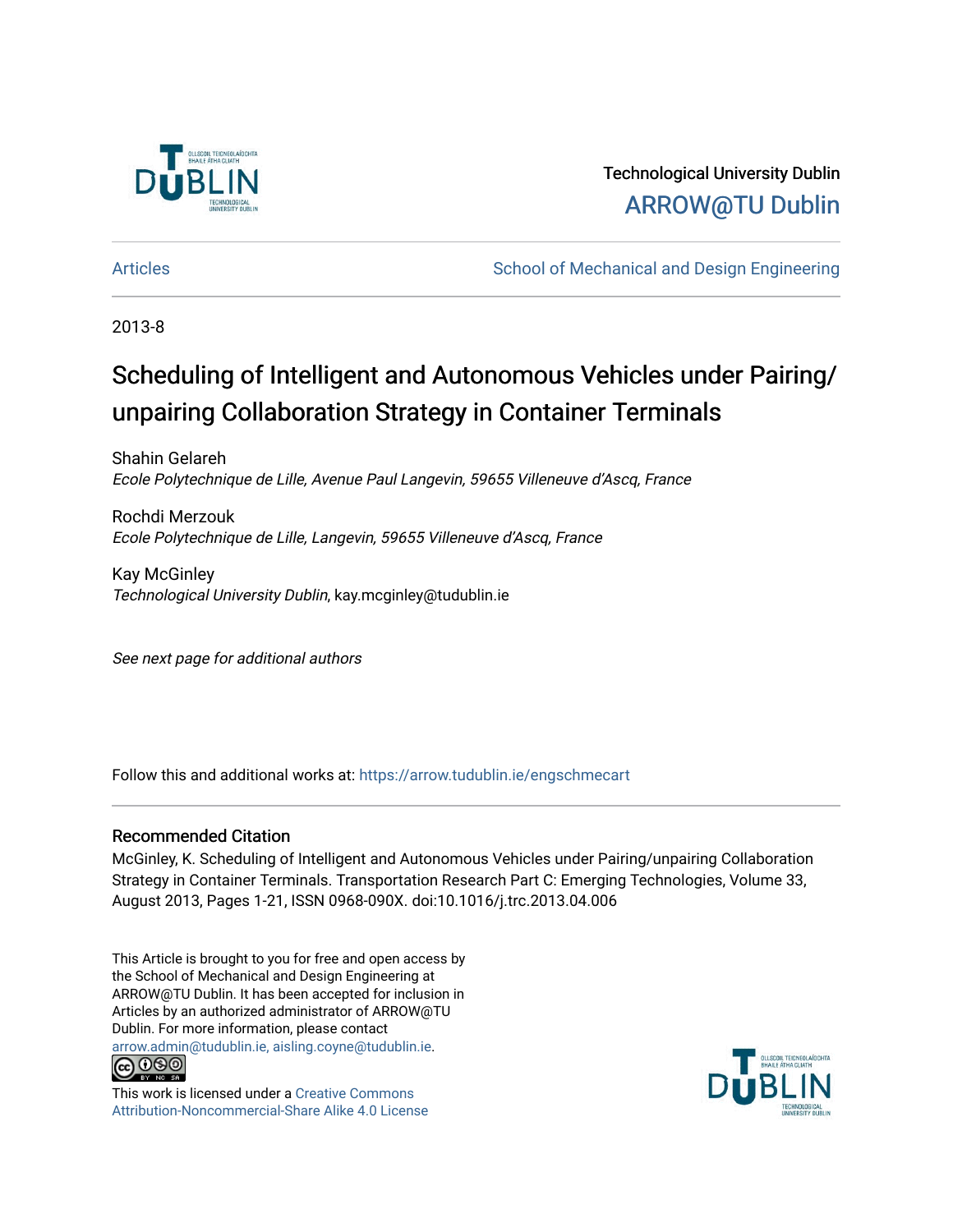### Authors

Shahin Gelareh, Rochdi Merzouk, Kay McGinley, and Roisin Byrne-Murray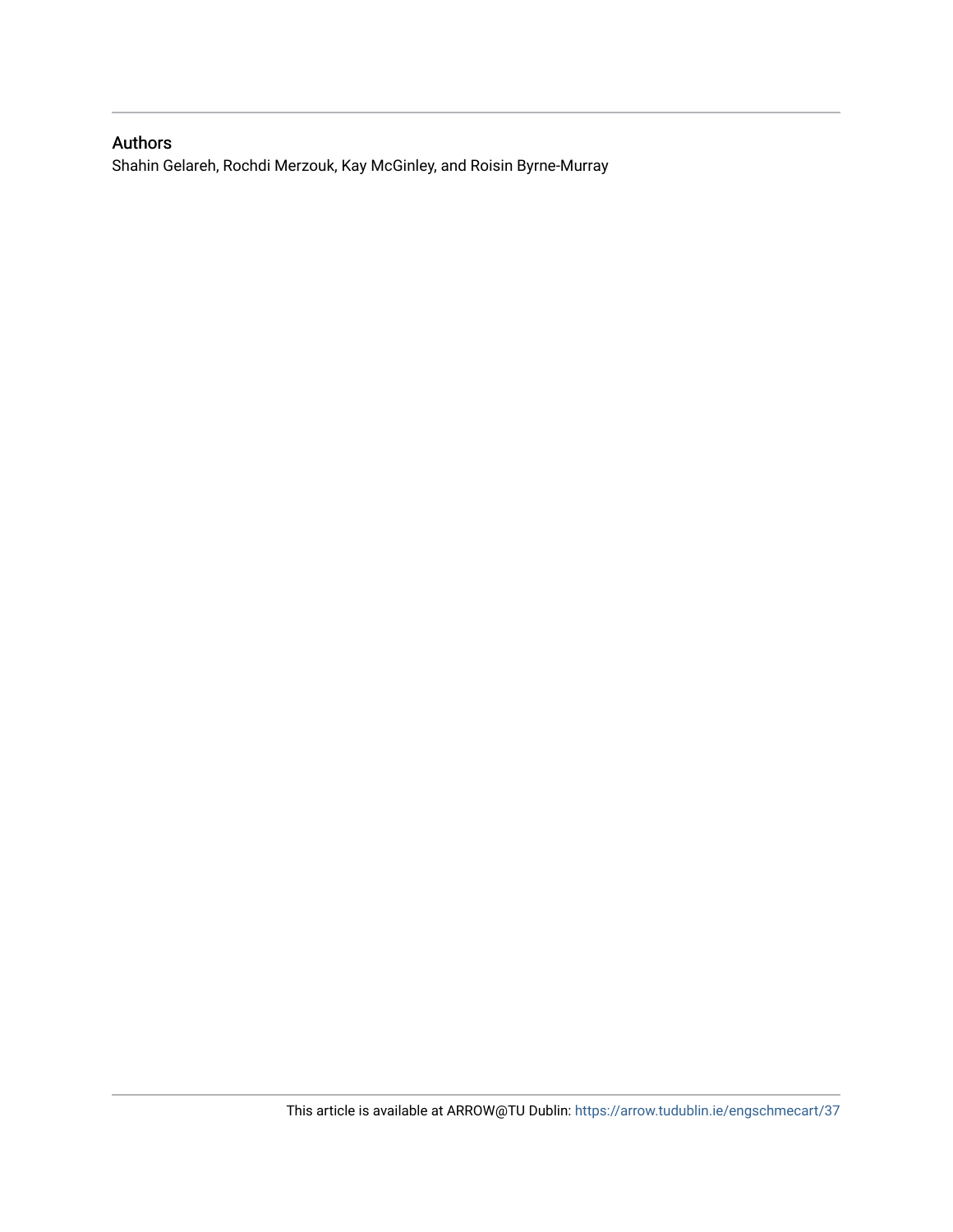## Lagrangian Relaxation for Scheduling of Intelligent and Autonomous Vehicles in Container Terminals Under Pairing/Unpairing Strategy

Shahin Gelareh<sup>a,∗</sup>, Rochdi Merzouki<sup>b</sup>, Kay McGinley<sup>c</sup>, Roisin Murray<sup>c</sup>

*<sup>a</sup>LAGIS FRE CNRS 3303, Ecole Polytechnique de Lille, Avenue Paul Langevin, 59655 Villeneuve d'Ascq, France <sup>b</sup>Ecole Polytechnique de Lille, Avenue Paul Langevin, 59655 Villeneuve d'Ascq, France <sup>c</sup>Department of Transport Engineering, Dublin Institute of Technology, Bolton St., Dublin 1. Ireland*

### **Abstract**

A new class of Intelligent and Autonomous Vehicles (IAVs) has been designed in the framework of Intelligent Transportation for Dynamic Environment (InTraDe) project funded by European Commission. These vehicles which are technologically superior to the existing Automated Guided Vehicles (AGV) in different technical aspects offer more flexibility and intelligence in manoeuver in the area where the logistics operations take place. This includes the ability of pairing/unpairing enabling a pair of 1-TEU (Twenty-foot Equivalent Unit) IAVs join and transport any size between a 1-TEU and a 1-FFE (Forty-foot Equivalent) containers. To accommodate this feature, in this article, we extend the classical mixed integer programming model of AGV scheduling in order to minimize the makespan of operations to transport a set of containers of different size between quay cranes and yard cranes. In particular, a case study on Dublin Ferryport Terminal is carried out. In order to cope with the complexity of the scheduling model, we design a Lagrangian decomposition approach utilized with variable fixing procedure and a primal solution heuristics to obtain high quality solution of instances of the problem.

### *Keywords:*

Intelligent Autonomous Vehicle, Automated Guided Vehicle, Mixed Integer Programming, Scheduling, Lagrangian Relaxation

### **1. Introduction**

The ever increasing volume of international tarde which is up to 90 percent fully containerized has demanded for appropriate solutions for several other issues arising across the entire logistics operations and supply chain. This circulation of huge number of containers is mainly taking place on three main routes: 1) Asia-Europe, 2) Trans-Pacific, and 3) Trans-Atlantic. In total more than 500 ports and tens of liner shipping companies are involved in the global maritime logistics.

Due to the intensive interaction and global-wide spatial distribution of components of the containerized transport system, the inefficiencies in individual parts of the system (both from liner service providers and port authorities points of view) will propagate its negative impact spatially and temporally across the network of systems.

From the liner shipping industry point of view, larger vessels are needed to help the service providers benefit from the economy of scale in transport of the growing volumes. Deploying such vessels is very expensive (often more than several millions dollars per day) and such vessels are generating profit for the owner only during the sailing time and the part of voyage time spent at ports which is referred to as *turn-around time* of a complete voyage at different ports are actually the unprofitable parts. Therefore, the economy of scale may not be exploited unless in long-haul transport. This means that the Liner Service Providers (LSPs) usually do not find it profitable to call too many ports along a service rotation (the so called '*string*'). Consequently, some major transhipment hubs came into play which

<sup>∗</sup>Corresponding author (Tel: +45 4525 3386)

*Email address:* shahin.gelareh@polytech-lille.fr;shahin.gelareh@gmail.com (Shahin Gelareh)

*Preprint submitted to Transportation Research Part C October 24, 2011*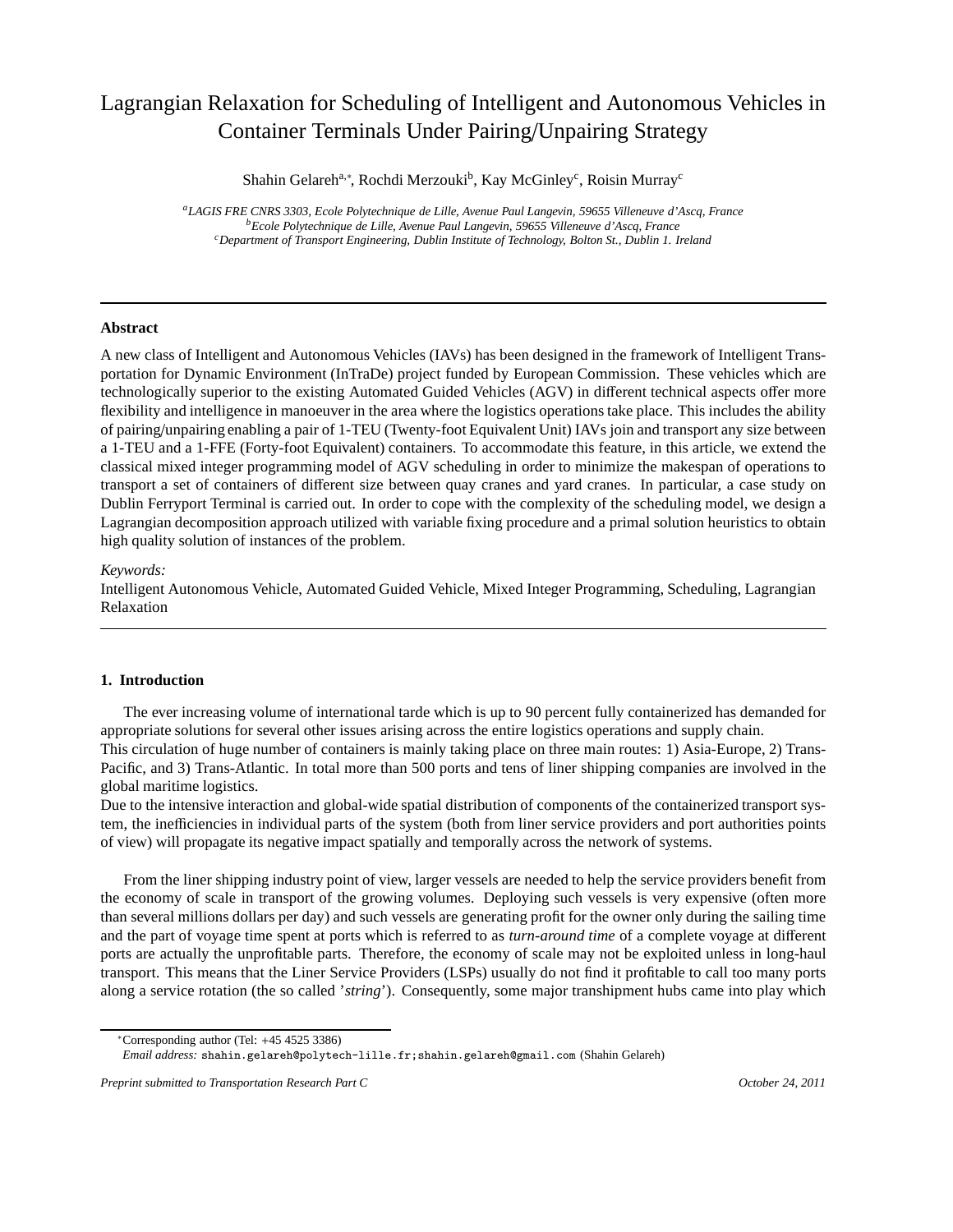are consolidation and distribution ports and in turn are proxying service to other smaller ports in their region. The selection of such ports depends on several aspects —one of the most important is the efficiency and infrastructure in terms of turn-around time (of course assuming that ports has potential to be a hub port, i.e., it has enough draft for admitting larger vessels and a lot more eco-political aspects).

From the port (equivalently terminal) operators point of view, their port competitiveness is essentially dependent on that they must be able to minimize the turn around time of vessels while maximizing the throughput. In this way they can compete with other neighboring ports and survive in such a highly competitive market. Due to the dynamism of the competition, the goal is not reached unless some strategic, tactical and operational decisions at the terminals being constantly reviewed and addressed in better ways. This includes three main issues: i) the layout and equipment, ii) routing decisions and, iii) scheduling of operations.

Since introduction of containerized transport, several different type of port equipments has been developed which includes several type of cranes (for quay side and yard side) and carriers (e.g. with and without the ability to lift, single and multiple carriers) with several different physical and mechanical characteristics. Alongside with the enhancements in Information and Communication Technologies (ICT) the concept of automated and semi-automated infrastructures came into play and the port authorities started to gradually incorporate ICT in order to improve their efficiencies. Nowadays, the European Container Terminal (ECT), Ports of PSA in Singapore, Kaoshiung in Taiwan, Pusan in Korea, Kawasaki and Kajima in Japan, Thamesport in UK, Bremerhafen and Hamburg in Germany, and Antwerp in Belgium are among the most automated container terminal in the world.

The same trends is still alive and all around the globe several projects are funded to develop new technologies for ports. From among such facilities, the vehicles with a certain degree of intelligence and also autonomy —at the same time— exploiting ICT and equipped with several kind of sensors and Geographical Information System (GIS) tools (see InTraDe<sup>1</sup> as an example) are of special interest.

Although the hub ports are in a breath-taking competition for improving their efficiencies but such a competition is not limited only to them. The smaller ports (e.g the Dublin in our case) are concerned about the efficiency of operation under the current trend of import/export volume while there is almost no chance for any expansion of the ports and terminals due to the land-use and infrastructures in the neighborhood. This suggest investing on technological enhancements eventually leading to more efficient facilities (both transporters and stacking/unstacking). Intelligent Autonomous Vehicles (IAVs) (see Figure 1) are a new class of transporters designed in the framework of InTraDE which generalize the performance of AGVs. A few facts regarding IAVs follows:

- in contrast to AGVs, IAVs do not need to follow signed segment of roads to reach destination and do not have to follow a particular itineraries. Rather, they are MIMO (Multi-Input Multi-Output) systems equipped with several sensors enabling them to benefit from the Geographical Positioning Systems (GPS) and several other sensors to detect the distance to other vehicles, etc,
- the unit capacity of an IAV is one TEU and for transporting any container between 1-TEU and 1-FFE, two IAVs pair in a leader-follower manner to make a 40-foot capacity available to transport the object.
- the IAVs can form platoons based on a leader-follower manner and every IAV can be leader or follower,
- all four wheels possess actuators and a failure to any one of the wheels individually does not stop the vehicle from operation. Rather it runs into a degraded mode of performance in which the operations continues with a lower performance,
- IAVs move lateral and longitudinal without need to a large space to make turns. The wheels offer 360 degree movements,

<sup>&</sup>lt;sup>1</sup>Intelligent Transportation for Dynamic Environment (InTraDe) http://www.intrade-nwe.eu/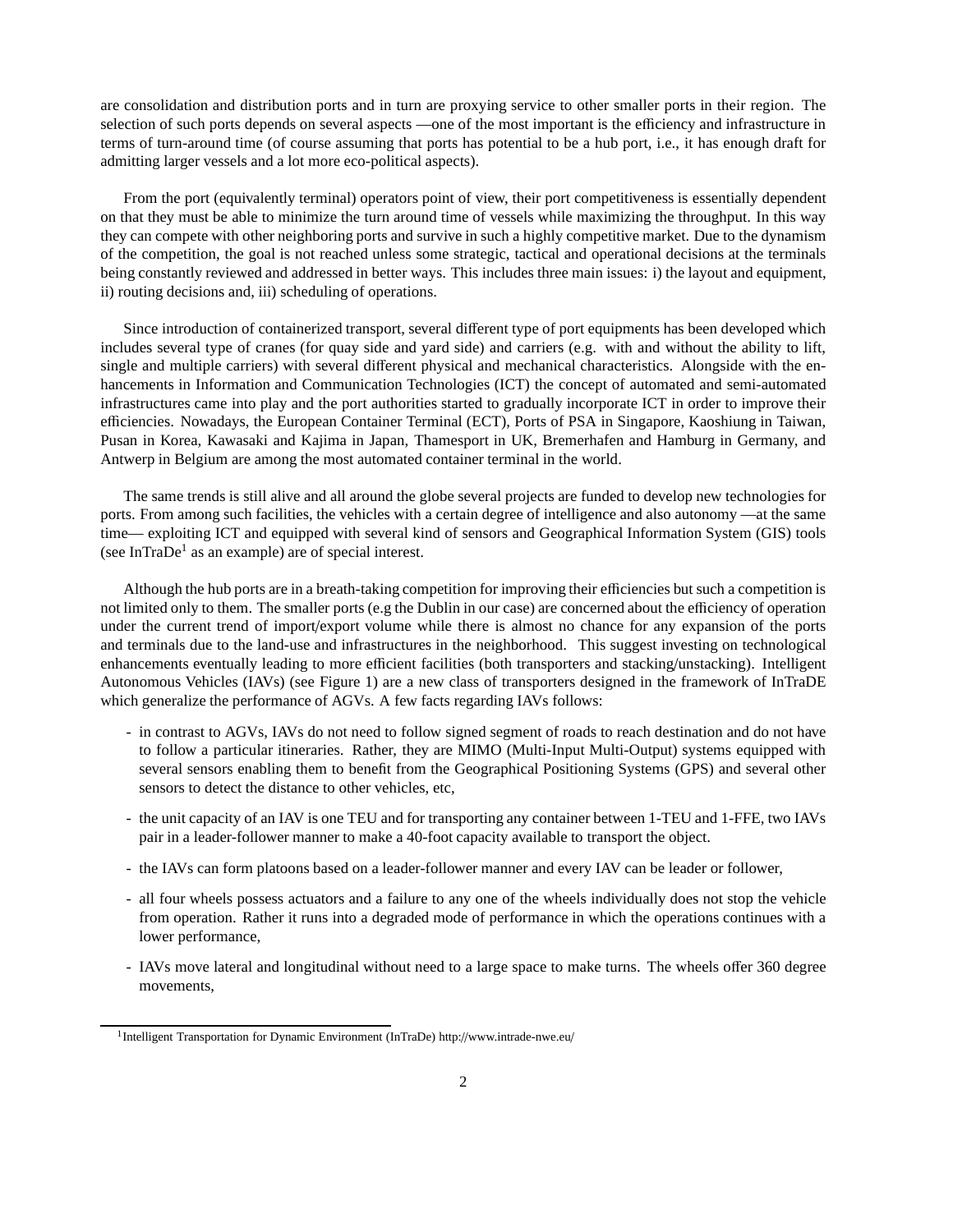

Figure 1: Intelligent and Autonomous Vehicle (IAV).

- Finally, an IAV system should adapt to its surrounding environment, while for the case of the AGV system, the existing environment should adapt to them.

While in total, hundreds of ports all around the globe are involved in the liner transport network, there are only few major LSPs serving some major ports. This makes it quite natural that as far as the professional and academic literature are concerned, there has been a rich body of studies on the optimization and simulation of operations at the terminals.

#### *1.1. Objective and contribution*

This paper first rectifies a flaw in the model presented in Ng et al (2007) for AGVs. We show that while the model is infeasible, it can still be corrected and generalized to be applicable for both AGVs and IAVs. We then examine the impact of a class of valid inequalities on the computational performance of a general-purpose solver for solving instances of model. As an inherent property of most of the scheduling problems, only instances of very small size are solvable by general-purpose solvers and we propose a lagrangian decomposition approach equipped with a variable fixing and primal bound generation heuristic to solve instances of the problem for high quality solutions and in reasonable time. Several class of violated valid inequalities are identified and relaxed in Lagrangian fashion to accelerate the convergence. As a case study, we apply the model on the Dublin Ferryport Terminal in Ireland —one of the terminals for which IAVs are designed.

### *1.2. Literature review*

As mentioned earlier, IAVs are technologically superior but very similar to the AGVs. Many differences such as independency from detecting any sign on the earth surface in order to follow a path, the ability of in-place 90 degree rotation of wheels, leader-follower behavior etc., are more relevant in the routing problems. However, from among them the ability to join and cooperate in performing a task is of interest in scheduling and minimization of makespan. The literature is aware of several works dealing with scheduling of AGVs in container terminals and also in manufacturing systems. Meersmans and Wagelmans (2001b,a) proposed a heuristic algorithm for combined AGV and crane allocation problems.

Grunow et al (2004) proposed an online logistics control by using a priority-based approach which is compared against an offline approach. A simulation study of AGVs in an automated container terminal is proposed by Grunow et al (2007) to examine the efficiency of different dispatching strategies.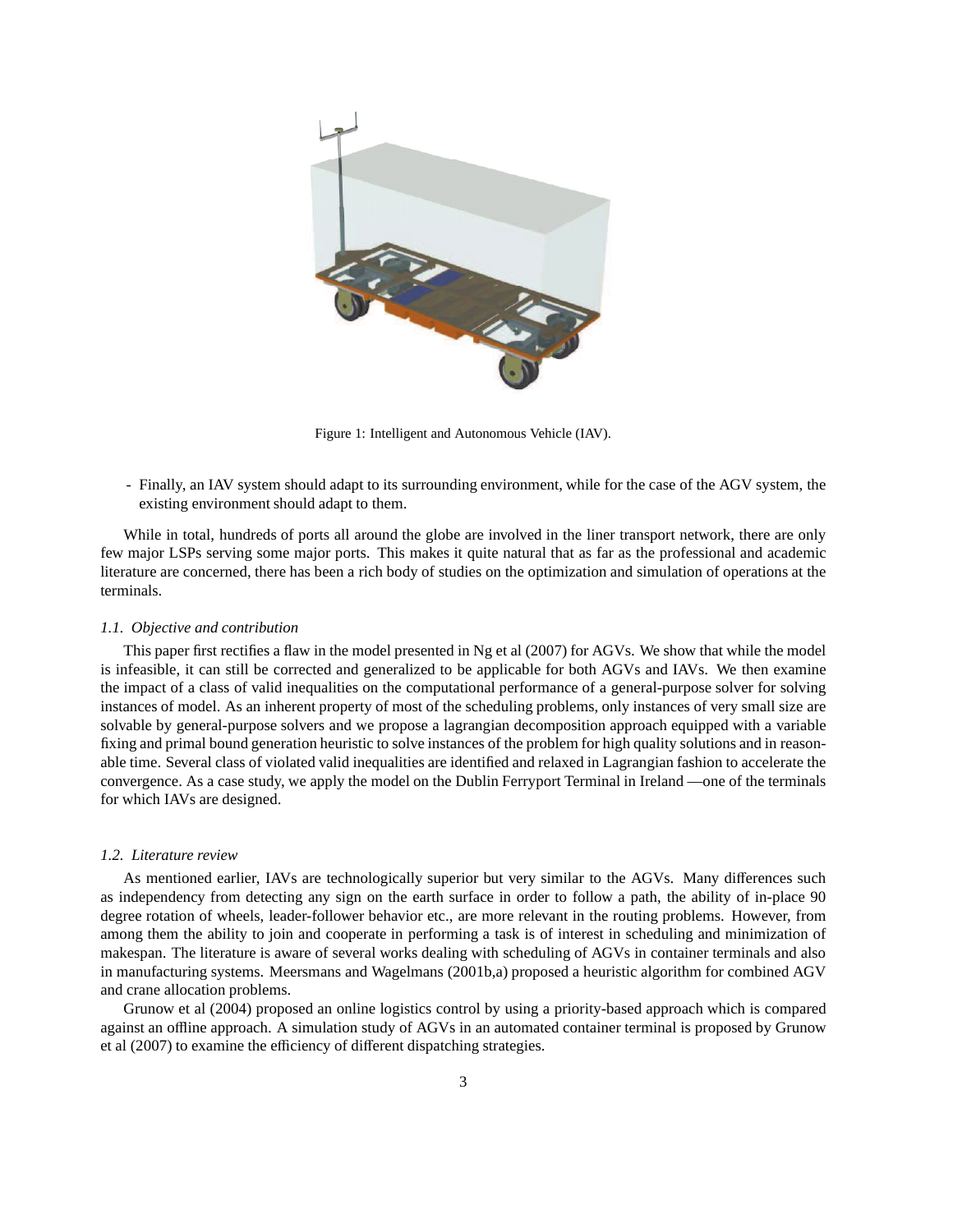For other similar works, one can refer to Bish et al (2001) for AGV dispatching and yard allocation, Bish (2003) extended the work to consider loading and unloading scheduling at quay cranes. Bish et al (2005) extended the work in Bish (2003) and adds some analytical performance studies on the proposed algorithm.

Cao et al (2010) proposed a MIP formulation for an integrated yard truck and yard crane scheduling problems while only the import containers were taken into account. They applied a combinatorial Benders decomposition on their model.

Lee et al (2010) studied a transshipment port where both loading and discharging containers are considered. While it has been often simplified by other authors, Lee et al (2010) consider the delays at yard crane as well. The objective is to minimize the makespan of quay side operations as to reduce the turnaround time of vessels. Because the vessel can leave as soon as the last job of quay cranes is finished. The proposed a MIP formulation but two heuristic approaches were used to solve the problem. Lee et al (2010) work is based on Chen et al (2007) but they consider loading and unloading simultaneously.

Ng et al (2007) proposes a MIP model for scheduling a fleet of trucks at a container terminal and the fleet size is assumed to be given exogenously.

However, as we show later, the model in Ng et al (2007) does not always produce a feasible solution to the problem of scheduling AGVs.

Other works on dispatching different equipments at container terminals can be found in Kim and Bae (1999, 2004) for AGV dispatching problem while Kim and Bae (2004) employs a look-ahead strategy which considers local and temporal information of future tasks and assumes a dual cycle operations of AGVs; Nguyen and Kim (2009) extended Kim and Bae (2004) for automated lifting vehicles (ALV); Hartmann (2004) for a wider range of equipments; Narasimhan and Palekar (2002) in which every truck is dedicated to a particular quay crane as opposed to the approach in Kim and Bae (2004).

### **2. Problem statement**

As mentioned earlier, IAVs are intelligent vehicles which can work in groups. That means given a set of individual IAVs it is possible that anyone plays the role of a leader and the rest be connected to it as followers to form a platoon. This resembles the behavior of locomotive and wagons in a train (However, in this article we restrict the size of such a train of vehicles to 2, i.e. the size of a 1-FFE container).

Given such a property, in order to perform a job for an FFE container, two single IAVs must join together and perform the task. That is, if a 35-foot container is going to be imported/exported then two IAVs move towards the corresponding crane to collect it.

The IAV scheduling problem we consider in this article can be described as in Ng et al (2007):

*At the earliest ready-time for vehicle*  $m \in \{1, \ldots, M\}$ *, i.e.*  $t_m$  *the vehicle is at location*  $L_m$ *. There are N tasks and to every task n*  $\in$  {1, ..., *N*} *a pick-up*  $P_n$  *and a delivery*  $D_n$  *location is associated. There is an approximate travel time*  $t_{ll'}$  between every two locations  $l \in L = \{L_1, \ldots, L_M, P_i, \ldots, P_N, D_i, \ldots, D_N\}$  and  $l' \in L' = \{P_i, \ldots, P_N, D_i, \ldots, D_N\}$ and  $t_{ll'} \neq t_{l'l}$ , in general. The duration of job i,  $T_i$  is the time elapsed from the moment that IAV(s) arrive(s) at the *pick-up location of task i, P<sup>i</sup> , to the moment that IAV(s) depart the drop-o*ff *location of task i, D<sup>i</sup> (the average delays both at quay crane and yard crane are implicitly included). The*  $T_i$  *plus the time that IAV(s) travel(s) empty from*  $D_{i-1}$ *to P<sup>i</sup> , is the processing time of task i. There is a time at which a crane can generate the task i and expect one or two IAVs to arrive at that location —not earlier. This is referred to by ready-time*  $a_i$  *and*  $a_i \leq a_{i+1}$ *,*  $\forall i \in \{1, ..., N-1\}$ *<i>. IAV scheduling problem seeks for minimizing the makespan such that the turn-around time of vessels are minimized.*

### **3. Mathematical Model**

The model is a mixed integer programming with objective function of minimizing the makespan. This means that we are minimizing the completion time of the last task before vessel is ready to depart.

We employ a very similar notation as used by Ng et al  $(2007)$ .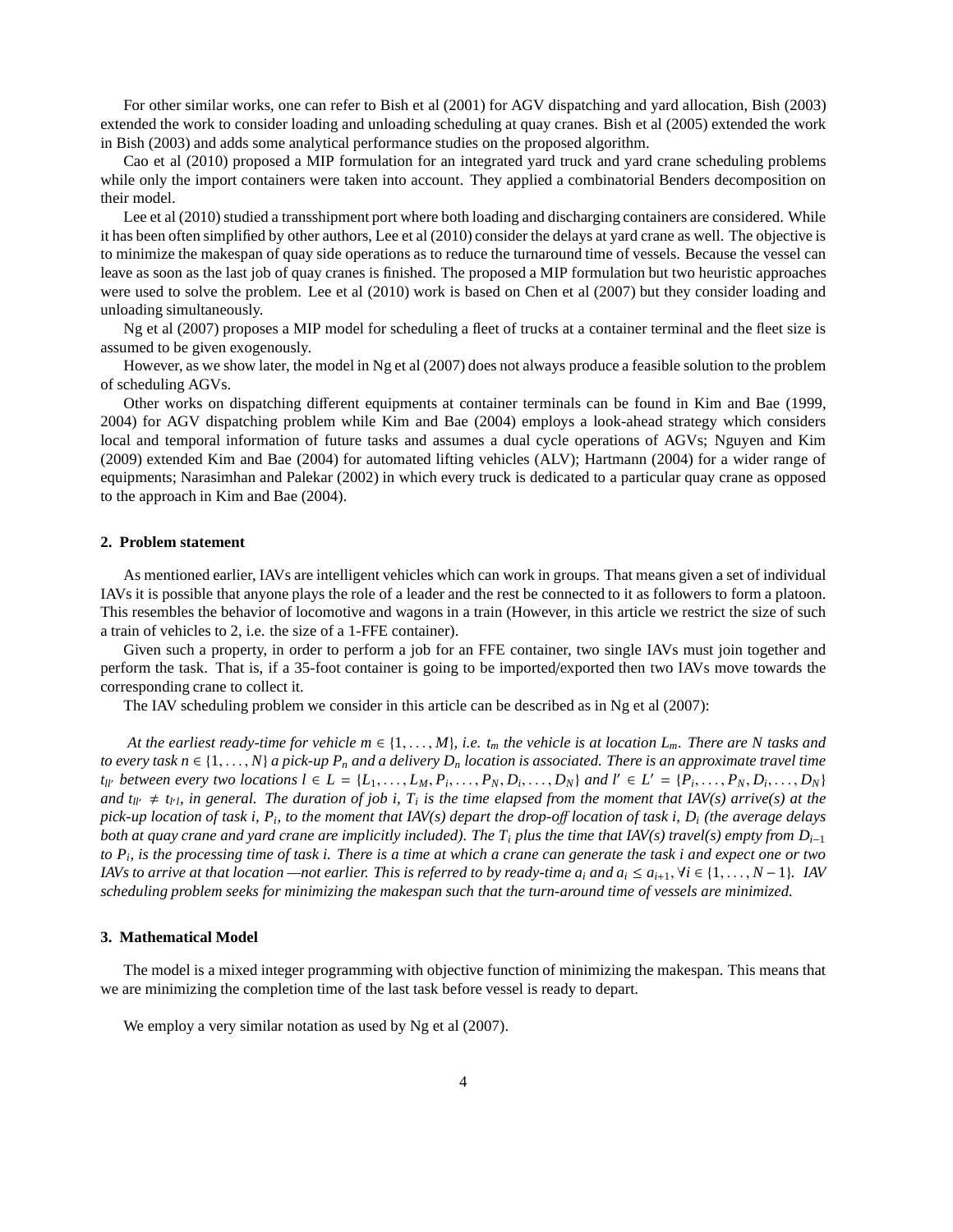*Parameters.* The parameters are listed here:

### Parameters  $r_m$ : the earliest time that the IAV<sub>*m*</sub> will be available, *L*<sup>*m*</sup>: the initial location of IAV<sup>*m*</sup> at  $t_m$ , *T*<sub>*j*</sub>: the elapsed time from the arrival of an IAV to the location of pick up until the time that its container being unloaded at the destination,  $t_{ij}$ : the travel time between locations *i*, *j* in the terminal, *ai* : the ideal time for performing task *i*, i.e., the time the task becomes available. *N*: the total number of tasks, *M*: the total number of available vehicles, *I*: the set of all tasks  $I = \{i : 1 \le i \le N\}$ , *I*<sup>
'</sup>: the set of all tasks *I*<sup>'</sup> = {*i* :  $0 \le i \le N + 1$ } where  $0, N + 1$ -th task are dummy source and sink tasks, respectively, *V*: the set of all tasks  $V = \{m : 1 \le m \le M\}$ , *S i* : size of container of task *i*, *K*: a sufficiently big constant (calculated based on known upper bound on optimal solution).

*Decision Variables.* The decision variables are listed below:

Variables

 $x_{i im}$ : 1, if task *j* is performed after task *i* on vehicle *m*, 0 otherwise, *yim*: 1, if task *i* is performed on vehicle *m*, *Ci* : the completion time of task *i*, *W*: makespan, i.e. the completion time of the last task.

The AGV scheduling problem in Ng et al (2007) follows:

AGV-Scheduling (AGVS)

| min | W                                                          |                                          | (1)  |
|-----|------------------------------------------------------------|------------------------------------------|------|
|     | s.t. $C_i \leq W$                                          | Чi                                       | (2)  |
|     | M<br>$\sum_{m=1}^{m} y_{im} = 1$                           | $\forall i \in I$                        | (3)  |
|     | $\sum x_{ijm} \leq y_{im}$<br>$i \in I'$                   | $\forall i \in I, m \in M$               | (4)  |
|     | $\sum_{i=1} x_{ijm} \leq y_{jm}$                           | $\forall j \in I, m \in M$               | (5)  |
|     | $1 \ge x_{ijm} + x_{jim} \ge y_{im} + y_{jm} - 1$          | $\forall i, j \in I : j \neq i, m \in M$ | (6)  |
|     | $C_i + t_{D_i,P_i} + T_j \leq K(1 - x_{ijm}) + C_j$        | $\forall i, j \in I : j \neq i, m \in M$ | (7)  |
|     | $a_i + T_i \leq C_i$                                       | $\forall i \in I, m \in M$               | (8)  |
|     | $r_m + t_{L_m,P_i} + T_i \leq C_i$                         | $\forall i \in I, m \in M$               | (9)  |
|     | $x_{ijm}, y_{im} \in \{0, 1\}, i \in I, j \in I', m \in M$ |                                          | (10) |
|     | $W \geq 0, C_i \geq 0, j \in I.$                           |                                          | (11) |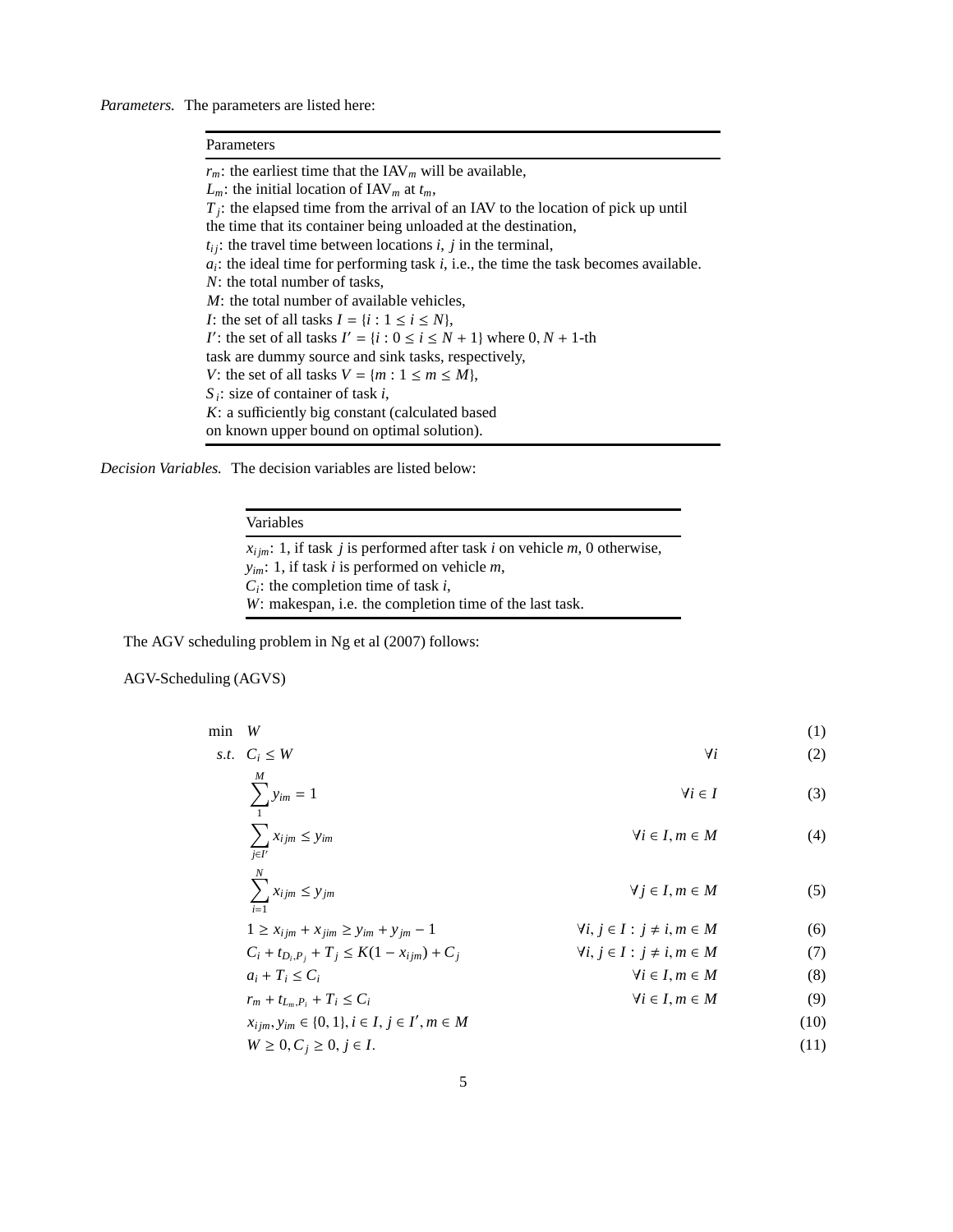

Figure 2:  $x_{ijm}$ : task *j* is performed after *i* on vehicle *m*.



Figure 3: *xi jm*: task *j* is performed *immediately* after *i* on vehicle *m*.

**Remark 1.** AGV-Scheduling (AGVS) is infeasible.

The definition of *xi jm* is confusing. In Figure 2 and Figure 3 we depict an example with 5 tasks and 2 two vehicles (distinguished by connection style) —excluding the dummy source and sink nodes in this representation. Depending on a precise definition of  $x_{i j m}$  one of the Figure 2 and Figure 3 is expected.

The issue arises in the definition of *x* variables. One of the following definitions is correct:

- the task *j* is performed after the task *i* on the vehicle *m*: in which the variable  $x_{ij'm} = 1$  for all tasks  $j' \neq i$ which is completed after completion of *i* on the same vehicle *m*. Therefore the total number of links arriving at any non-first task is more than one and this contradicts with (5). This is depicted in Figure 2 (machine 2, with solid connection between tasks) where only  $x_{212} = x_{152} = x_{252} = 1$ . In such case we have  $y_{12} = y_{22} = y_{52} = 1$ and consequently the constraint (5) becomes infeasible by  $2 = \sum_{i=1}^{N} x_{ijm} \le y_{jm} = 1$  for  $j = 5, m = 2$ .
- the task *j* is performed *immediately* after the task *i* on the vehicle *m*: in which the variable  $x_{ijm} = 0$  for all tasks  $j' \neq i$  which is completed after completion of *i* on the same vehicle *m*. There is no link between two non-consecutive tasks on the same machine which contradicts with (6). This is depicted in Figure 3 (machine 2, with solid connection between tasks) where only  $x_{212} = x_{152} = 1$ . In such case we have  $y_{12} = y_{22} = y_{52} = 1$ and consequently the constraint (6) becomes infeasible by  $0 = x_{252} + x_{522} \ge y_{22} + y_{52} - 1 = 1$ .

Under of the aforementioned definitions of  $x_{i j m}$  the model is infeasible. However, it is still possible to correct the formulation and also extend for being capable of accommodating joint operations of handling an FFE by pairing of vehicles.

Henceforward we use the following definition for  $x_{i j m}$ :

*xi jm*: 1, if task *j* is performed *immediately* after task *i* on vehicle *m*, 0 otherwise.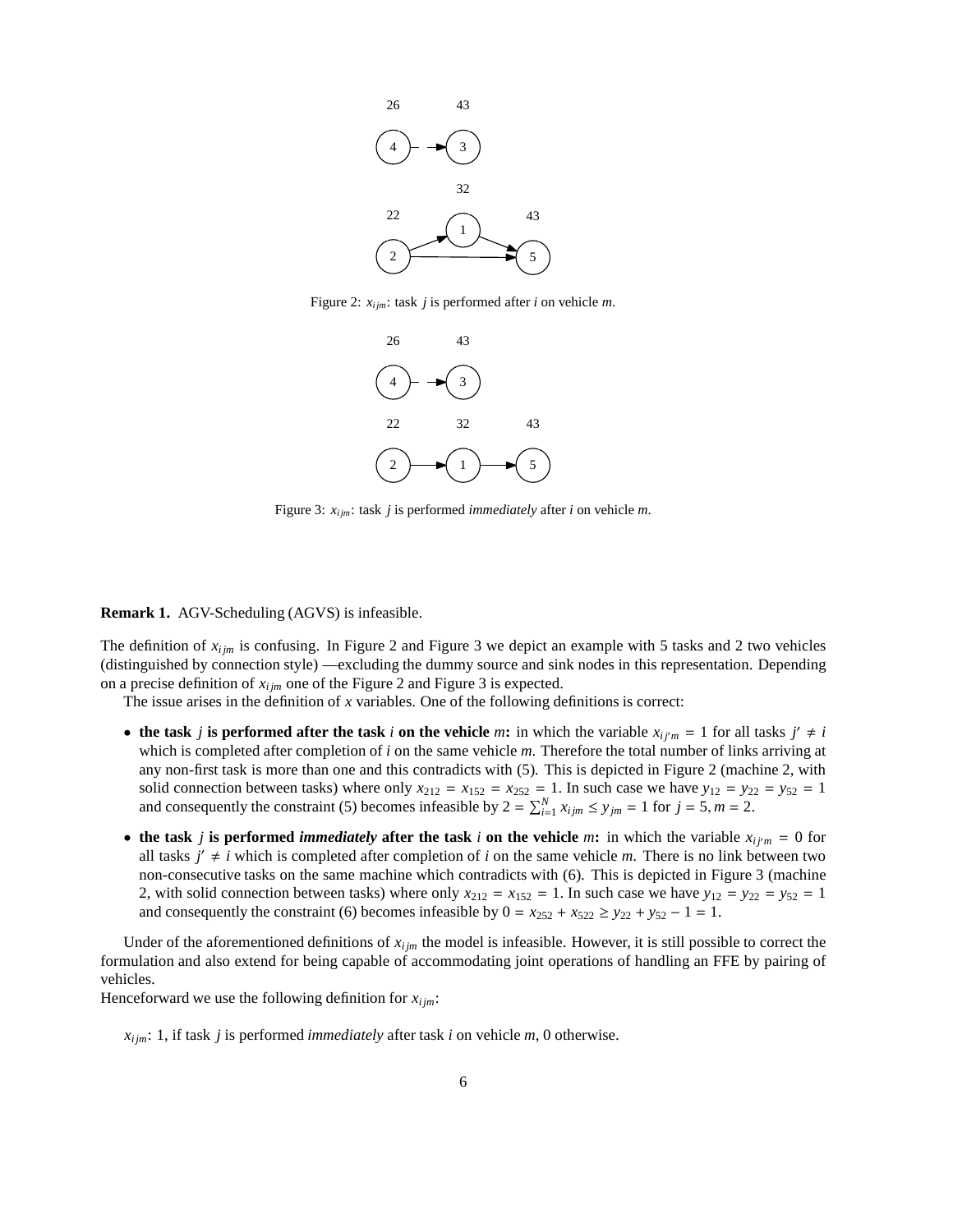### *3.1. Intelligent and Autonomous Vehicle (IAV) Scheduling*

In the following we use the term IAV and machine alternatively. We also need to employ two extra dummy tasks: *Source* and *Sink*. The source task is the starting task on every IAV and the sink task is the last task performed on every machine.

IAV Scheduling (IAVS)

$$
\min \quad W \tag{12}
$$

s.t. 
$$
C_i \leq W
$$
  
\n
$$
\sum_{m \in M} y_{im} = S_i
$$
\n
$$
\forall i \in I
$$
\n(13)

$$
x_{0im} + \sum_{j=1, j \neq i}^{N} x_{jim} = y_{im} \qquad \qquad \forall i \in I, m \in M \qquad (15)
$$

$$
x_{j \ N+1 \ m} + \sum_{j=1, j \neq i}^{N} x_{ijm} = y_{im} \qquad \qquad \forall j \in I, m \in M \qquad (16)
$$

$$
x_{ijm} + x_{jim} \le 1
$$
  
\n
$$
\sum x_{ijm} = 1,
$$
  
\n
$$
\forall i, j \in I : j \ne i, m \in M
$$
  
\n
$$
\forall m \in M
$$
  
\n(17)

$$
\sum_{i}^{i} x_{i,N+1,m} = 1, \qquad \qquad \forall m \in M \qquad (19)
$$

$$
C_i + t_{D_i, P_j} + T_j \le K(1 - x_{ijm}) + C_j
$$
  
\n
$$
a_i + T_i \le C_i
$$
  
\n
$$
r_m + t_{L_m, P_i} + T_i \le C_i
$$
  
\n
$$
(20)
$$
  
\n
$$
V_i, j \in I : j \ne i, m \in M
$$
  
\n
$$
V_i \in I, m \in M
$$
  
\n
$$
(21)
$$
  
\n
$$
V_i \in I, m \in M
$$
  
\n
$$
(22)
$$

$$
x_{ijm} \in \{0, 1\}, (i, j, m) \in (I' \times I' \times M), y_{im} \in \{0, 1\}, (i, m) \in (I \times M)
$$
\n(23)

$$
W \ge 0, C_j \ge 0, j \in I \tag{24}
$$

The objective function (12) minimizes the makespan as the earliest possible time to complete the mission.

Constraints (13) is a minimax constraints to determine the completing time of last event. Constraints (14) indicates that the number of IAVs allocated to the task *i* must be equal to the size of task. On the same machine, every task (including the source task and excluding the sink) is followed to a consecutive task. In the graph sense from any node representing a task one arc is encompassed. This is considered in (15). Similarly, on the same IAV, every node representing a task in the network is carried out after at another task (including sink and excluding source). Constraints (16) stands for this. If both tasks *i* and *j* are carried out by machine *m* then one proceeds another as stated by constraints (17). The dummy source and sink tasks are performed the first and the last on every IAV in constraints (18)-(19). If task *j* is performed after task *i* on machine *m* then the completion time of task *j* is at least as late as the completion time of task *i* plus the travel time from the drop-off location of task *i* to the pick-up location of task *j* plus the process time of task *j* (we say at least because one IAV might need to wait for another one for performing a task). Constraints (20) indicate this. Constraints (21) states that the completion time of task *i* cannot be earlier than the ready time plus the process time. If task *i* is the first task assigned to machine *m* then it cannot be completed before the earliest time that the machine is ready plus the travel time of machine from its initial location to the pick-up location of task *i* plus the process time of task *i* as stated in constraints (22).

Figure 4 depict an optimal solution to an instance with  $|M| = 3$  and  $|I| = 20$ . Three IAVs are deployed (IAV1) (solid), IAV2 (dashed) and IAV3 (dotted)). IAV1 and IAV2 cooperate to perform the tasks 1 and 3, while IAV3 does the task 2 independently as it is a 1-TEU container. Then IAV2 decouples from IAV1 after completing task 3 and performs the task 4 and afterwards IAV1 and IAV2 ally to perform task 5. The process continues following the same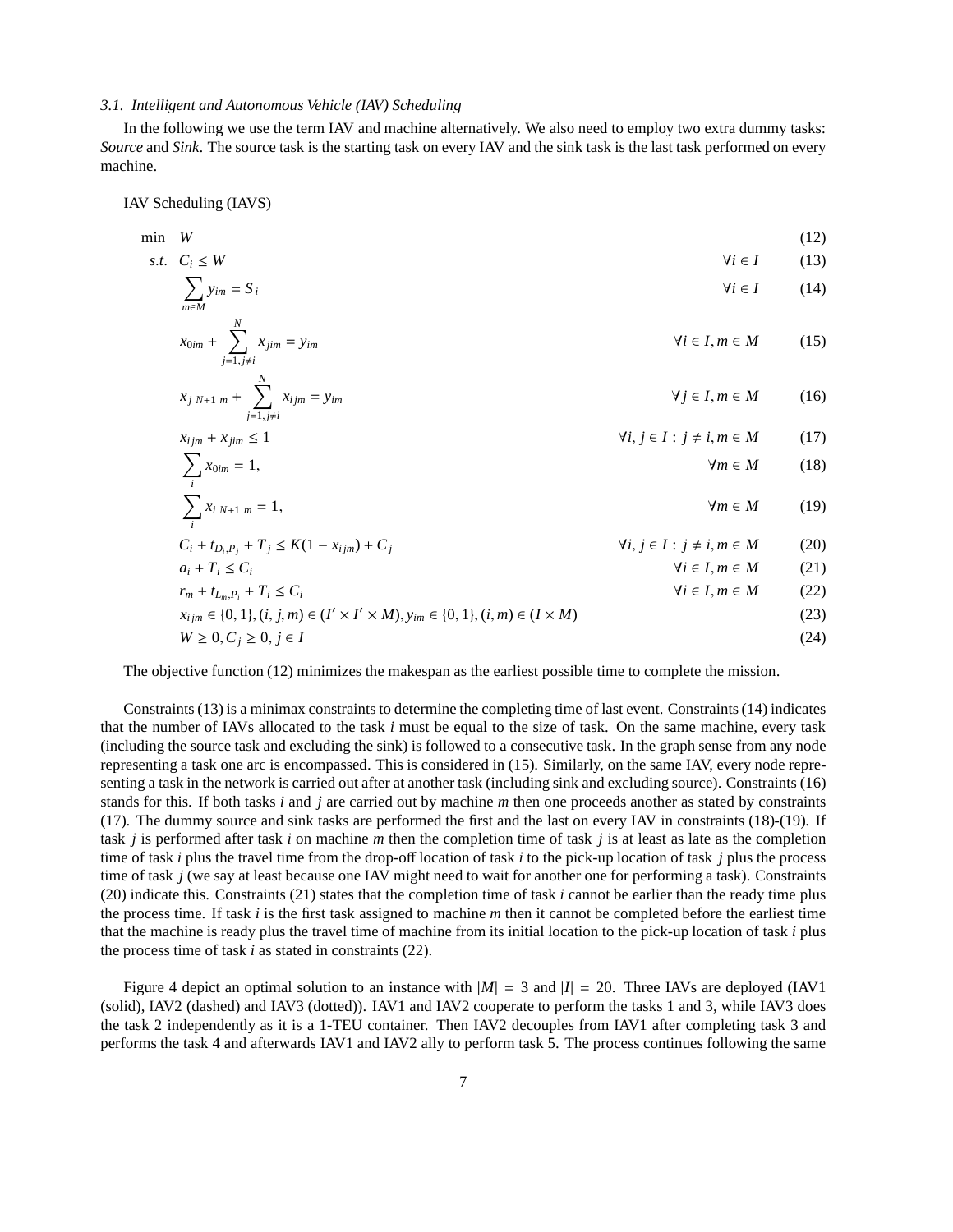

Figure 4: Illustration of optimal solution of an IAV instance.

manner until the final task which is 20 is completed in a cooperation between IAV2 and IAV3 in 1400.67 unit of time.

#### *3.1.1. valid inequalities*

If the machines were working independently then we could calculate the accumulated time-in-service of every machine independently and take the maximum as the objective value. However, since in our model two AGV may cooperate on a single machine, therefore in a cooperative environment the vehicles must wait for each others to be able to pair and start ¿1- TEU job. Therefore, unless a machine *m* is only performing on 1-TEU throughout the time containers the value of term:

$$
\sum_{i,j\neq i}\sum_{m}(t_{D_i,P_j}+T_j)x_{ijm},\qquad \forall m
$$

does not exactly coincide with the real time-in-service of that particular machine because of the wait-for-pairing time of machines with cooperating jobs. However, this is still a good lower bound on the makespan of the machine *m*.

Let  $\phi_i = \max\{a_i + T_i, r_m + t_{L_m} \}_{i=1}^m$  +  $T_i : \forall m \in M\}, \forall i \in I$ :

$$
W \ge \sum_{i \in I} \phi_i x_0_{i,m} + \sum_{i,j \ne i} (t_{D_i P_j} + T_j) x_{ijm}, \qquad \forall m \in M
$$
 (25)

It states that in a network representation of problem as in Figure 4, the length of path from source to the node preceding the sink node of every machine is a lower bound on the *W*.

We show in the numerical section that these inequalities can have a significant impact on the performance of general-purpose solvers.

### **4. Solution method**

IAVS is a challenging model for which even very small size instances with three to four vehicles and 20 tasks are quite time consuming and inefficient to solve by the general-purpose solvers. The major part of the works in literature adopted (meta-)heuristic strategies, often without any indication of quality of such solutions.

Here, we exploit the decomposable structure of the problem and propose a decomposition approach based on Lagrangian relaxation equipped with an efficient local search approach and a variable fixing phase in order to produce lower and upper bound on the optimal solution and obtain an indication of optimality of the solutions.

### *4.1. Lagrangian Decomposition for IAVS*

Lagrangian relaxation for solving (mixed) integer programming problems was first proposed in Fisher (1981, 2004).

The idea behind this method is to relax *complicating constraints* by penalizing the objective function upon violation of these constraints. The relaxed problem is expected to be easier to solve than the original problem and provides a dual bound on the optimal value (as well as valuable information about the dual) of the problem (see Guignard (2003) for a comprehensive survey of the method.).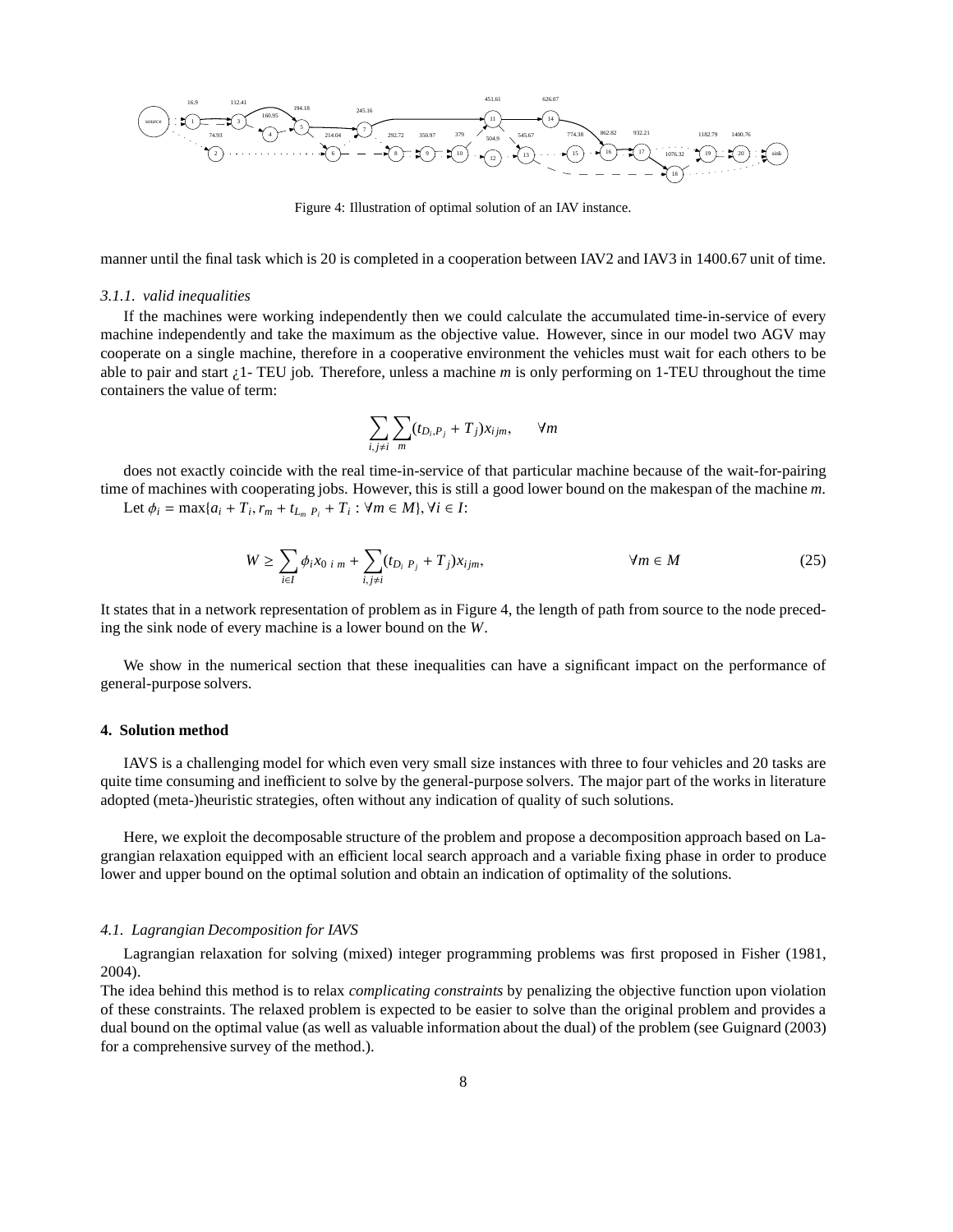Three well-known methods are commonly practiced in the literature for solving the Lagrangian relaxation problems. The oldest and most well-known one is the subgradient methods as an iterative methods for solving convex minimization problems. The subgradient method was originally proposed in 60's in the former Soviet Union. Very similar methods has been also proposed in Held and Karp (1971) for solving traveling salesman problem. Later, Lemarechal (1975) proposed the well-known bundle methods as an extension to the subgradient. The volume algorithm was proposed in Barahona and Anbil (2000) as a methods which simultaneously produces a primal feasible solution for the problem and a further analysis of its relation with bundle methods is reported in Bahiense et al (2002).

Several variants of the subgradient methods have been proposed in the literature. Here, based on some observation from the performance of bundle and volume algorithm in presence of big-M, we choose to employ the variant of subgradient proposed in (Larsson et al, 1999) where an Ergodic sequence of subproblem solutions converges to the primal solution set.

We chose to relax constraints  $(15)$ ,  $(16)$ : (LRX-IAVS)

min *W*+

$$
\sum_{i,m} u_{im}^1(x_{0im} + \sum_{j=1, j\neq i}^N x_{jim} - y_{im}) +
$$
\n
$$
\sum_{i,m} u_{im}^2(x_{j\ N+1\ m} + \sum_{j=1, j\neq i}^N x_{ijm} - y_{im})
$$
\n(26)

$$
s.t. \quad C_i \le W \tag{27}
$$
\n
$$
\forall i \in I \tag{28}
$$

$$
\sum_{m \in M} y_{im} = S_i \tag{29}
$$

$$
x_{ijm} + x_{jim} \le 1 \qquad \forall i, j \in I : j \ne i, m \in M \qquad (30)
$$

$$
\sum_{i} x_{0im} = 1, \qquad \qquad \forall m \in M \qquad (31)
$$
\n
$$
\sum_{i} x_{i \ N+1 \ m} = 1, \qquad \qquad \forall m \in M \qquad (32)
$$

$$
C_i + t_{D_i, P_j} + T_j \le K(1 - x_{ijm}) + C_j
$$
  

$$
\forall i, j \in I : j \ne i, m \in M
$$
 (33)

$$
a_i + T_i \le C_i \qquad \forall i \in I, m \in M \qquad (34)
$$
  
\n
$$
r_m + t_{L_m, P_i} + T_i \le C_i \qquad \forall i \in I, m \in M \qquad (35)
$$

$$
y_{im} \le z_m, \qquad \qquad \forall i \in I, m \in M \qquad (36)
$$

$$
z_m, x_{ijm} \in \{0, 1\}, (i, j, m) \in (I' \times I' \times M), y_{im} \in \{0, 1\}, (i, m) \in (I \times M)
$$
  
(37)  

$$
W \ge 0, C_j \ge 0, j \in I
$$

In this relaxation the lagrangian multipliers are chosen to be  $u_{im}^1 \in \mathbb{R}, u_{im}^2 \mathbb{R}, \forall i, m$ .

### *4.1.1. More constraints to relax*

From Figure 5 one observes that in a solution of a given iteration of subgradient the above relaxation, there is no arc arriving to nodes 5,6,7 and 8 and no arc departing from 1, 3 and 4 as it is not enforced by any constraint. Moreover, there is no constraint to enforce that there must be one job (even the dummy source and sink wherever applies) before and after any (non-dummy) task.

In order to encourage this and improving the convergence of subgradient we also dualize the following constraints: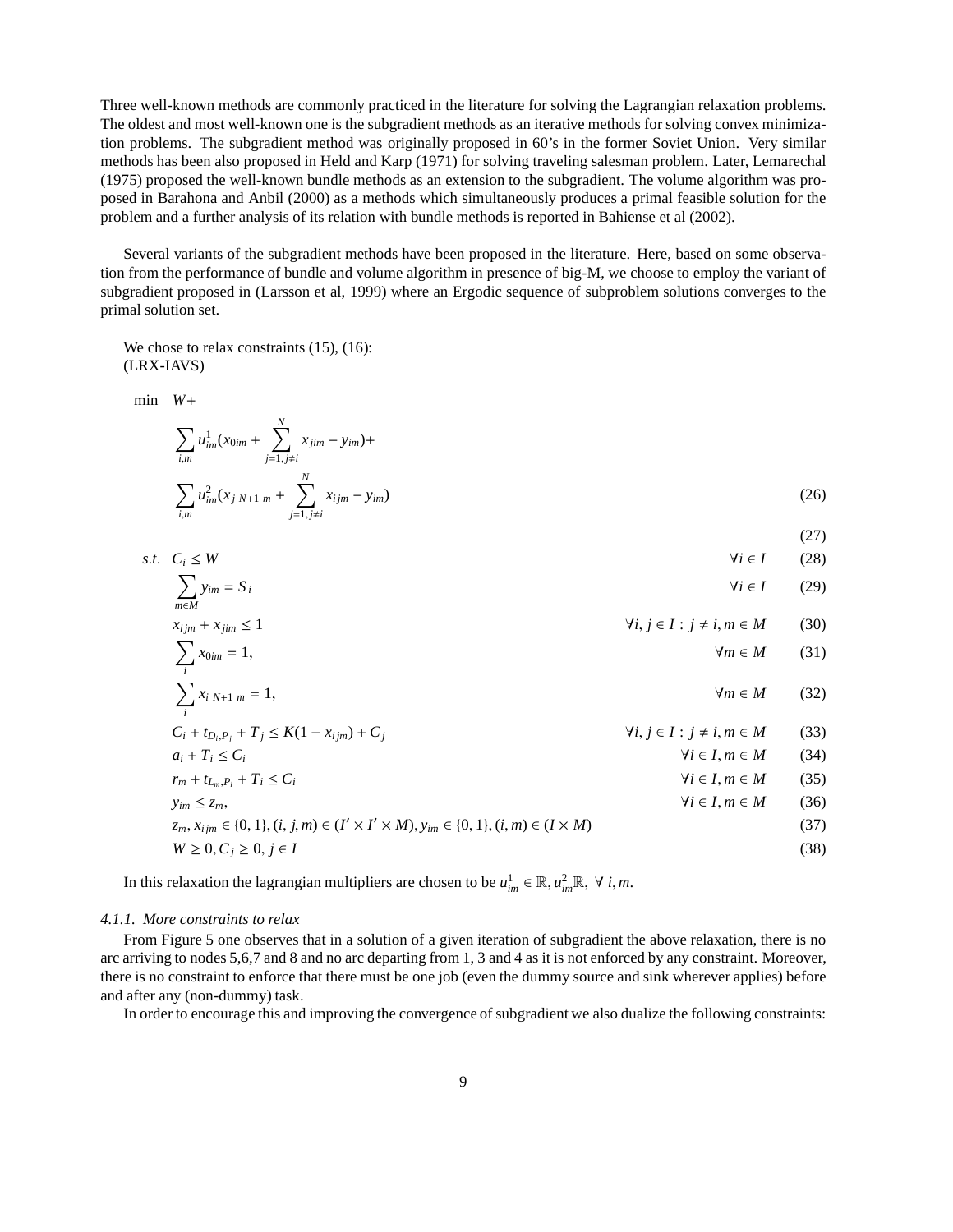

Figure 5: There is no arc arriving to nodes 5,6,7 and 8 and no arc departing from 1, 3 and 4.



Figure 6: The total number of arc arriving to a task node is at least equal to the size of task.

$$
x_{0 i m} + \sum_{j \neq i, m} x_{ij m} = x_{i N+1 m} + \sum_{j \neq i, m} x_{ij m}, \qquad \forall i
$$
 (39)

with  $u_i^3 \in \mathbb{R}, \forall i$ .

In this particular example in Figure 5, three tasks namely 2, 6 and 8 are 2-TEU tasks and the rest are 1-TEU tasks. But the number of arcs arriving to all these three are zero. Therefore we also consider dualizing the following constraints:

$$
\sum_{j \neq i, m} x_{jim} \ge S(i), \qquad \forall i \tag{40}
$$

However, extensive computational experiment revealed that the following less tighter constraints provide better results from the bound quality point of view:

$$
\sum_{j \neq i, m} x_{jim} \ge 1,\tag{41}
$$

Similarly, the following constraints: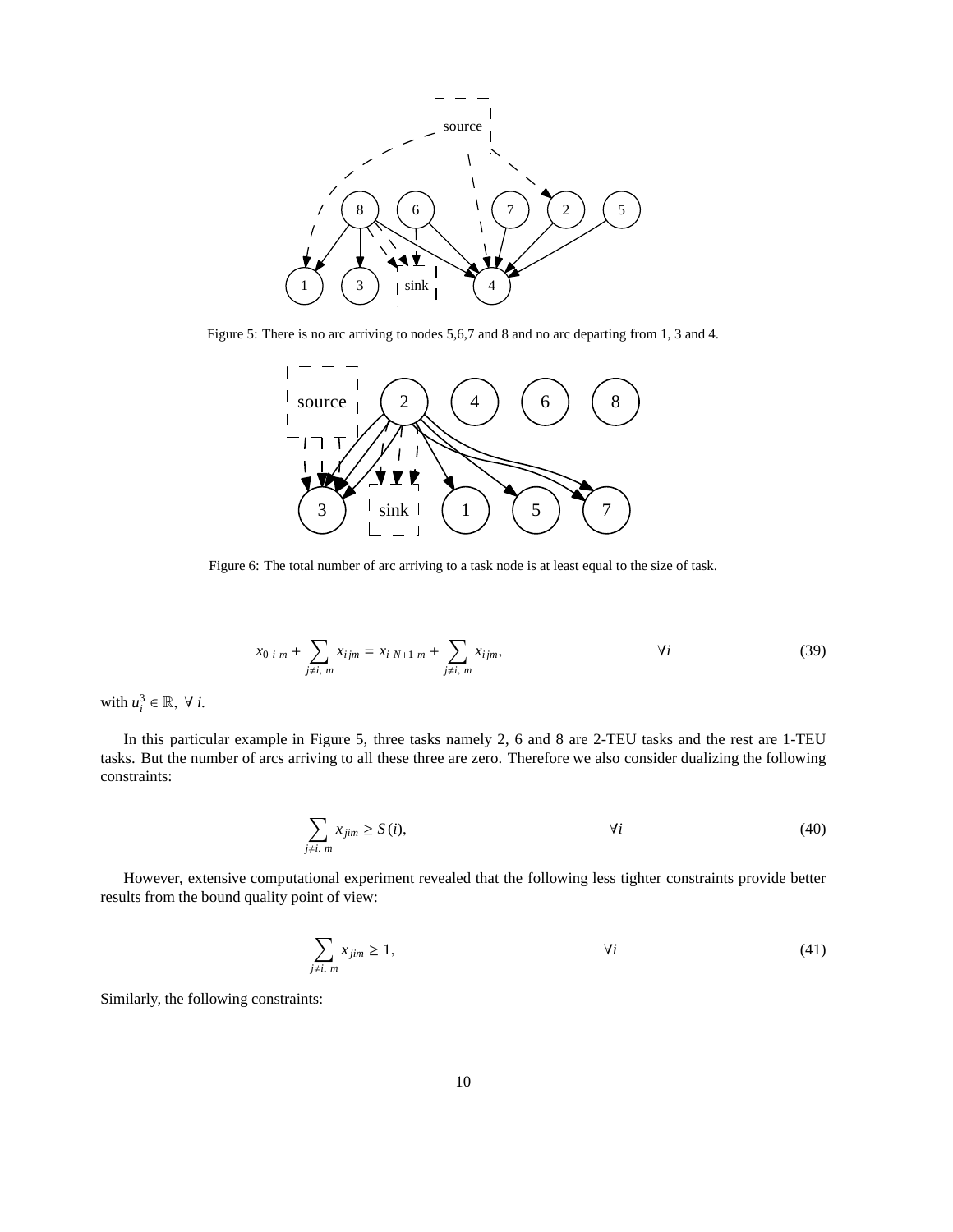$$
\sum_{j \neq i, m} x_{ijm} \ge 1,\tag{42}
$$

are dualized using  $u^4$ ,  $u_i^5 \in \mathbb{R}^-$ ,  $\forall i \neq j$  multipliers:

**Theorem 1.** *The total number of arcs*  $(x_{ijm} = 1, i, j \neq i, N+1)$  *in an optimal solution is within*  $N-M \leq |E| \leq \sum_i S_i - 1$ *.* 

Proof. If there is no job *i* where  $S(i) = 2$  then we have:

- a. if the total number of tasks is equal to the total number of machines and every machine does one task, therefore, the total number of arcs is 0. The lower bound obtained.
- b. if all the tasks are carried out by one single machine therefore the only tree contains *N* − 1 arcs and upper bound is obtained.

On the other hand if there is at least one task  $i$  with  $S(i) = 2$  then:

- a. if the total size of tasks (total w.r.t the size) is equal to the total available capacity such that every machine does only one task then  $M > N$  and  $N - M < 0$  and the lower bound is valid.
- b. if no machine participate in performing a task *i* with  $S(i) = 2$  as its first task then the total number of arcs is equal to  $\sum_i S_i$ .

The Theorem 1 can be presented as following constraints:

$$
\sum_{i,j\neq i,m} x_{jim} \ge N - M = q \tag{43}
$$

This constraint is added to the model.

### *4.1.2. decomposition*

To facilitate the resolution for larger instances we decompose the (*LRX* − *IAVS* ) into two sub-problems by taking into account that the sequencing part and the scheduling parts are linked only by the big-M constraints. Therefore we add a duplication constraints and dualize them using  $u_{ijm}^6 \in \mathbb{R}$ ,  $\forall m, i \neq j$ :

$$
x_{ijm} = x'_{ijm} \qquad \qquad \forall i, j, m \qquad (44)
$$

$$
x'_{ijm} \in \{0, 1\} \tag{45}
$$

By doing so, we obtain two problems, one for sequencing (LRX-IAVS-Seq in the space of binary *x*, *y*) and one for scheduling (LRX-IAVS-Sch space of continuous *W*,*C*).

The resulting relaxation follows: (LRXS-IAVS)

min *W*+

$$
\sum_{i,m} u_{im}^1(x_{0 im} + \sum_{j=1, j\neq i}^N x_{jim} - y_{im}) +
$$
  

$$
\sum_{i,m} u_{im}^2(x_{i N+1 m} + \sum_{j=1, j\neq i}^N x_{ijm} - y_{im}) +
$$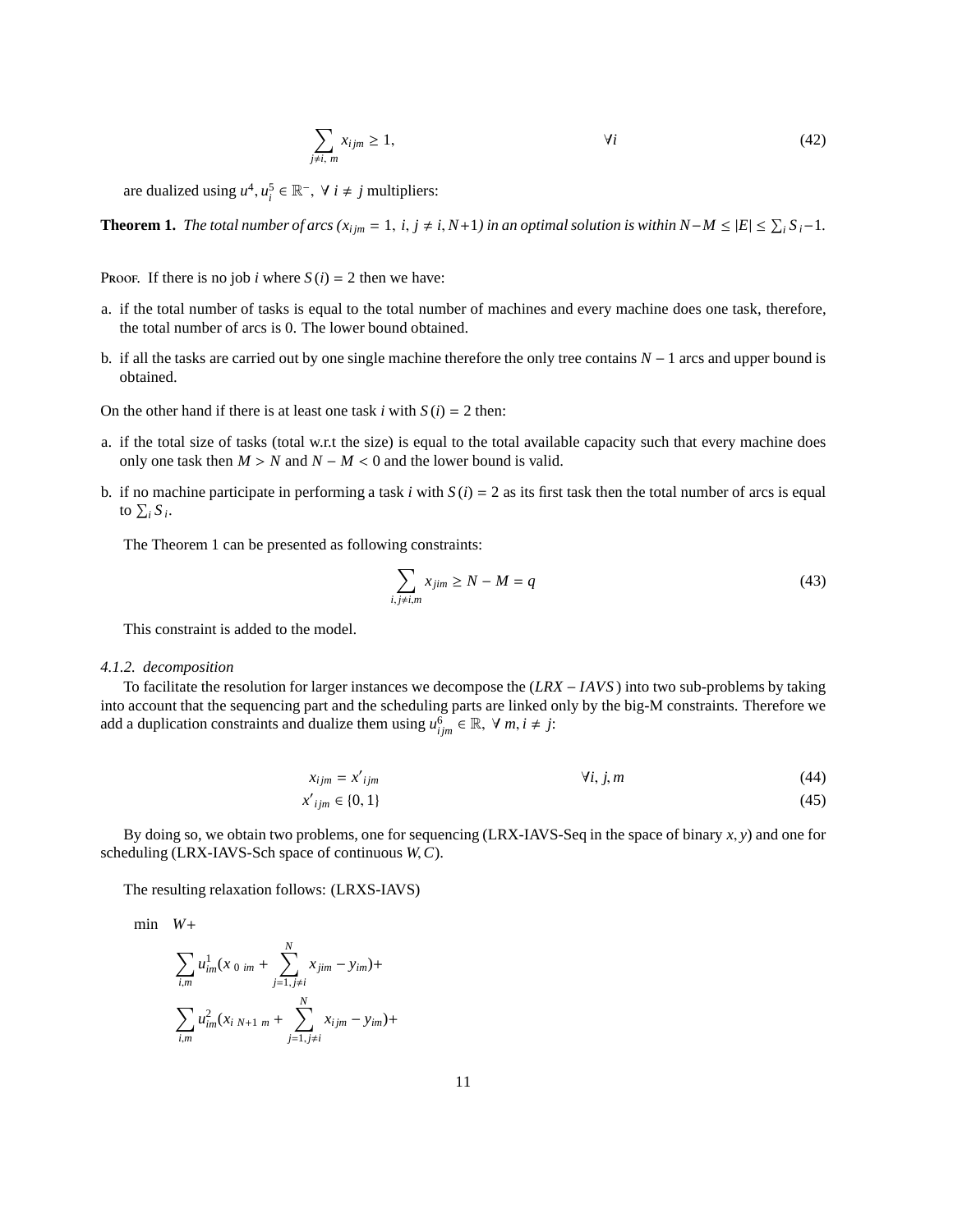$$
\sum_{i} u_i^3(x_{0 i m} + \sum_{j \neq i, m} x_{jim} - x_{i N+1 m} - \sum_{j \neq i, m} x_{ijm}) +
$$
  
\n
$$
\sum_{i} u_i^4 (1 - \sum_{j \neq i, m} x_{jim}) +
$$
  
\n
$$
\sum_{i} u_i^5 (1 - \sum_{j \neq i, m} x_{jim}) +
$$
  
\n
$$
\sum_{i,j,m} u_{ijm}^6(x_{jim} - x'_{jim}) +
$$

(46) *s*.*t*. *C<sup>i</sup>* ≤ *W* ∀*i* ∈ *I* (47)

$$
\sum_{m \in M} y_{im} = S_i \tag{48}
$$

$$
x_{ijm} + x_{jim} \le 1 \qquad \forall i, j \in I : j \ne i, m \in M \qquad (49)
$$

$$
\sum_{i} x_{0im} = 1, \qquad \qquad \forall m \in M \qquad (50)
$$

$$
\sum_{i} x_{i,N+1,m} = 1, \qquad \forall m \in M \qquad (51)
$$

$$
C_i + t_{D_i, P_j} + T_j \le K(1 - x'_{ijm}) + C_j
$$
  
\n
$$
q_i + T_i < C_i
$$
\n
$$
V_i, j \in I : j \ne i, m \in M
$$
\n
$$
(52)
$$
\n
$$
V_i \in I, m \in M
$$
\n
$$
(53)
$$

$$
r_m + t_{L_m, P_i} + T_i \le C_i
$$
\n
$$
r_m + t_{L_m, P_i} + T_i \le C_i
$$
\n
$$
(33)
$$
\n
$$
V_i \in I, m \in M
$$
\n
$$
(54)
$$

$$
y_{im} \le z_m, \qquad \forall i \in I, m \in M \tag{55}
$$

$$
\sum_{i,j\neq i} x_{jim} \ge q,
$$
\n
$$
\sum_{i,j\neq i,m} x_{jim} \ge N - M = q
$$
\n(56)

$$
z_m, x_{ijm} \in \{0, 1\}, (i, j, m) \in (I' \times I' \times M), y_{im} \in \{0, 1\}, (i, m) \in (I \times M)
$$
  
(58)  

$$
W \ge 0, C_j \ge 0, j \in I
$$

The problem separates into 4 independent problems:

### a. Scheduling Sub-Problem with continuous variables:

(LRX-IAVS-Sch)

$$
\min W - \sum_{i,j,m} u_{ijm}^{6} x'_{jim}
$$
\n
$$
s.t. C_i \le W
$$
\n
$$
C_i + t_{D_i, P_j} + T_j \le K(1 - x'_{ijm}) + C_j
$$
\n
$$
a_i + T_i \le C_i
$$
\n
$$
r_m + t_{L_m, P_i} + T_i \le C_i
$$
\n
$$
W \ge 0, C_j \ge 0, j \in I
$$
\n
$$
x_{i,j,m} \in (I \times I \times M)
$$
\n
$$
(65)
$$
\n
$$
(65)
$$

b. A semi-knapsack problem: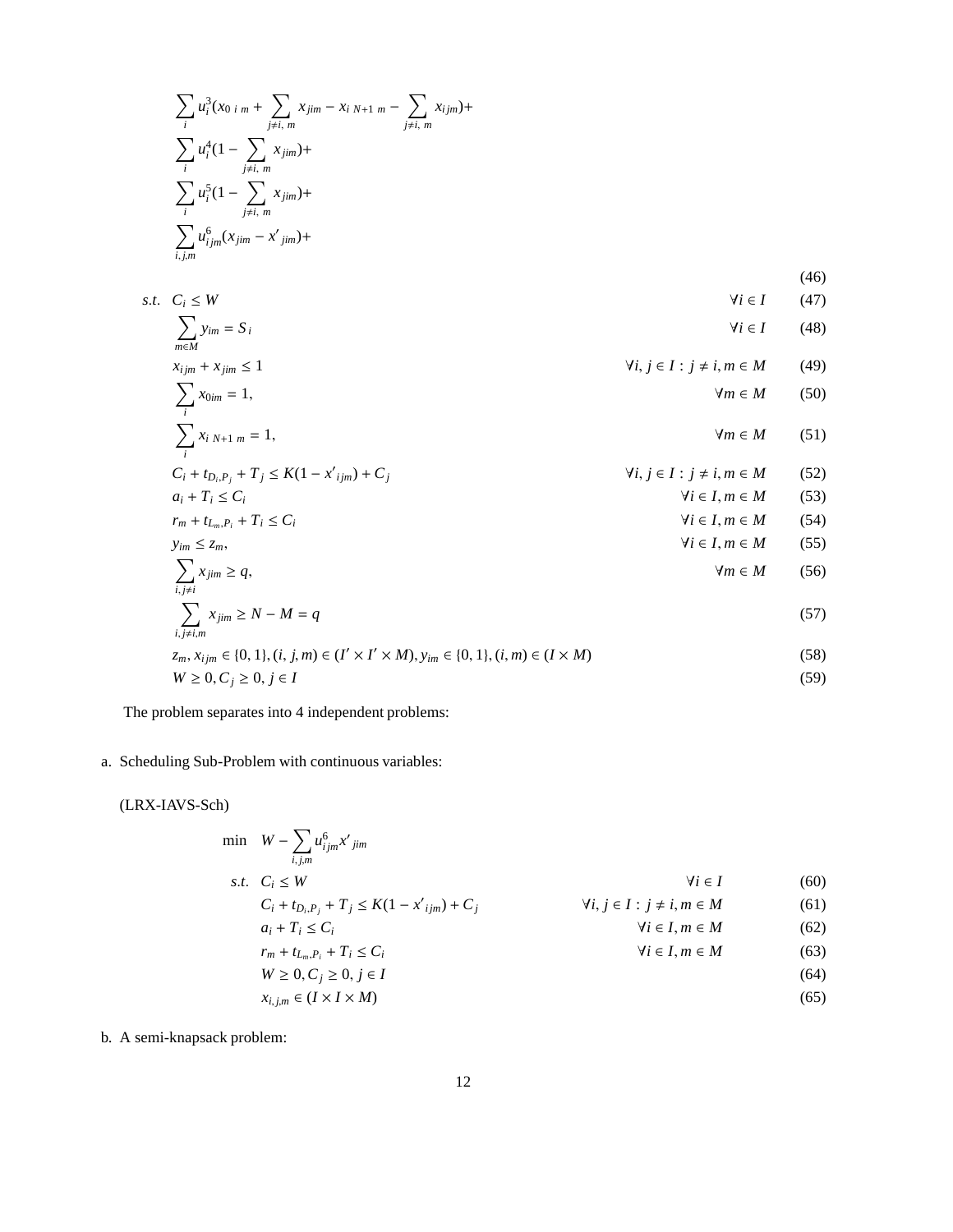### (LRX-IAVS-Seq)

$$
\min \sum_{i,m} u_{im}^1 \sum_{j=1, j\neq i}^N x_{jim} + \sum_{i,m} u_{im}^2 \sum_{j=1, j\neq i}^N x_{ijm} + \sum_i u_i^3 \sum_{j\neq i, m} x_{ijm} - \sum_i u_i^4 \sum_{j\neq i, m}^N x_{jim} - \sum_i u_i^4 \sum_{j\neq i, m}^N x_{jim} - \sum_i u_i^5 \sum_{j\neq i, m}^N x_{jim} + \sum_i u_i^6 (1) + \sum_i u_i^5 (1)
$$
\n(66)

s.t. 
$$
x_{ijm} + x_{jim} \le 1
$$
  $\forall i, j \in I : j \ne i, m \in M$  (67)

$$
\sum_{i,j\neq i} x_{jim} \ge q, \qquad \qquad \forall m \in M \qquad (68)
$$

$$
x_{ijm} \in \{0, 1\}, (i, j, m) \in (I' \times I' \times M)
$$
\n(69)

$$
W \ge 0, C_j \ge 0, j \in I \tag{70}
$$

c. A semi-assignment problem which is again decomposable for source and sink: (LRX-IAVS-SourceSink)

$$
\min \sum_{i,m} u_{im}^1 x_{0\,im} + \sum_{i,m} u_{im}^2 x_{i\,N+1\,m} + \sum_i u_i^3 x_{0\,i\,m} - \sum_i u_i^3 x_{i\,N+1\,m} \tag{71}
$$

$$
s.t. \quad \sum_{i} x_{0im} = 1, \qquad \qquad \forall m \in M \qquad (72)
$$

$$
\sum_{i} x_{i \ N+1 \ m} = 1, \qquad \qquad \forall m \in M \qquad (73)
$$

$$
x_{i\ N+1\ m}, x_{0\ i\ m} \in \{0, 1\}, (i, j, m) \in (I' \times I' \times M), y_{im} \in \{0, 1\}, (i, m) \in (I \times M)
$$
\n
$$
(74)
$$

### d. A knapsack problem:

(LRX-IAVS-y)

$$
\min \quad -\sum_{i,m} u_{im}^1 y_{im} - \sum_{i,m} u_{im}^2 y_{im} \tag{75}
$$

$$
s.t. \sum_{m \in M} y_{im} = S_i \qquad \forall i \in I \tag{76}
$$

$$
y_{im} \in \{0, 1\}, (i, m) \in (I \times M)
$$
\n(77)

(78)

 $W = V^*(LRX - IAVS) = V^*(LRX - IAVS - Sch) + V^*(LRX - IAVS - Seq) + V^*(LRX - IAVS - S ourceSink) + V^*(LRX - IAVS - S amceS)$  $V^*(LRX - IAVS - y)$  and  $V^*(.)$  stands for the optimal value.

Three out of the all fours separated problems are binary problems which can be solved by inspection without resorting to any LP/MIP solver. The only different problem is (*LRX*−*IAVS* −*S ch*) which does not show any integrality property according to our extensive numerical experiments and can be efficiently solvable by using a MIP solver.

### *4.1.3. algorithms for solving subproblems*

Except for (*LRX* − *IAVS* −*S ch*), the rest of problems namely, (*LRX* − *IAVS* −*S eq*), (*LRX* − *IAVS* −*S ourceS ink*) and (*LRX* − *IAVS* − *y*) can be solved by inspection.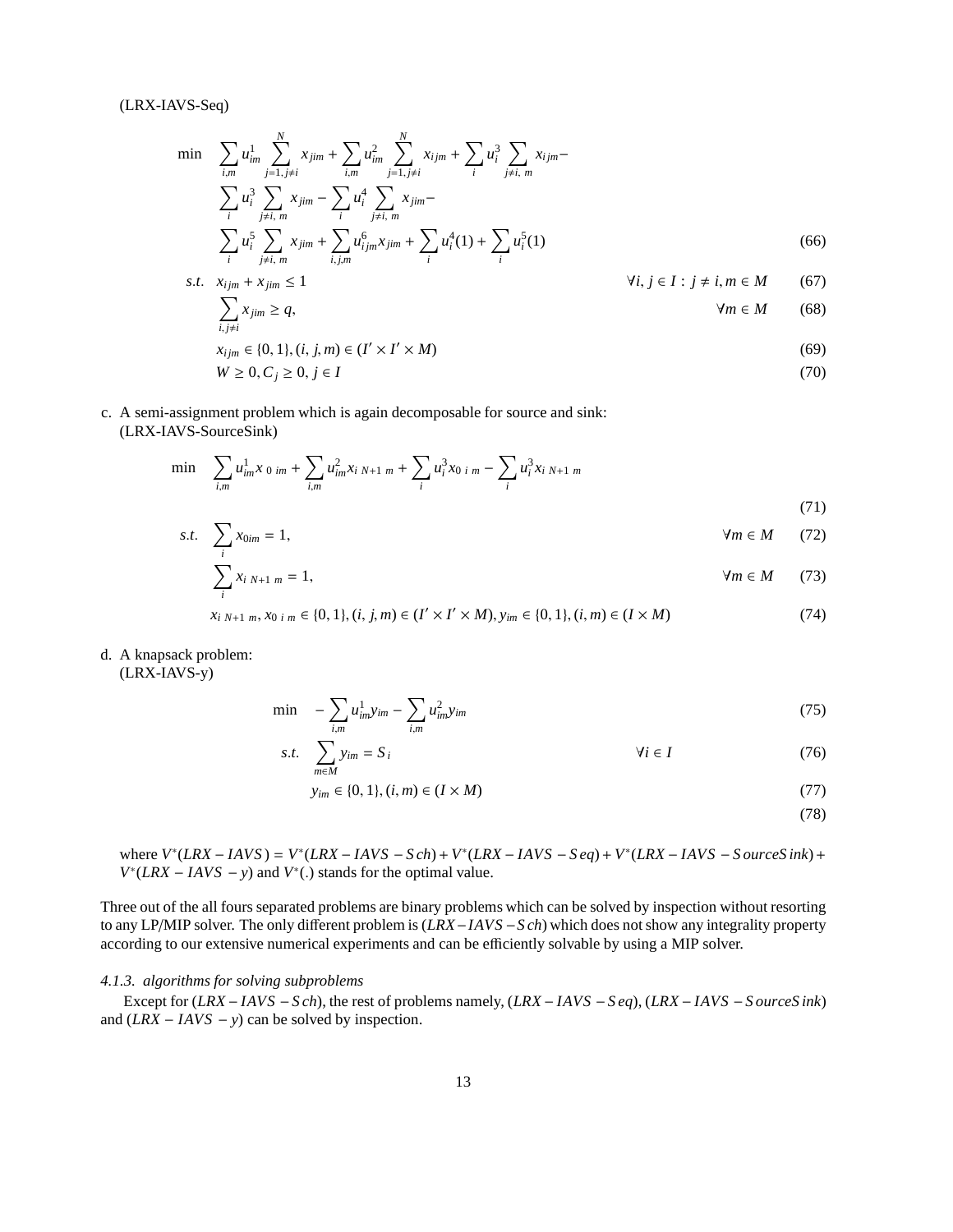In the following we outline specialized algorithms for each one.

*Algorithm for (LRX* – *IAVS* – *Seq*). Let  $\alpha_{ijm}$  be the coefficient of  $x_{ijm}$  in (*LRX* – *IAVS* – *Seq*) after re-ordering terms. The problem does not have too many constraints:

| <b>Algorithm 1:</b> Inspection algorithm for $(LRX - IAVS - Seq)$ .                        |  |  |  |  |  |  |  |  |
|--------------------------------------------------------------------------------------------|--|--|--|--|--|--|--|--|
| <b>Input:</b> lagrangian multipliers                                                       |  |  |  |  |  |  |  |  |
| <b>Output:</b> $x_{i,m}$ , $\forall i, j, m$                                               |  |  |  |  |  |  |  |  |
| $counter = 0$ :                                                                            |  |  |  |  |  |  |  |  |
| for $s = 1$ to q do                                                                        |  |  |  |  |  |  |  |  |
| $(i, j, m) = argmin{\lbrace \alpha_{ijm} : i, j \neq i \in I, m \in M \rbrace};$           |  |  |  |  |  |  |  |  |
| $\begin{aligned} x_{ijm} &:= 1;\\ x_{jim} &:= 0;\\ \alpha_{ijm} & = \infty; \end{aligned}$ |  |  |  |  |  |  |  |  |
|                                                                                            |  |  |  |  |  |  |  |  |
|                                                                                            |  |  |  |  |  |  |  |  |

This algorithm finishes in linear time.

*Algorithm for (LRX* − *IAVS* − *S ourceS ink*). Let  $\beta_{0im}$  be the coefficient of  $x_{0im}$  and  $\beta_{i}$   $_{N+1}$   $_m$  the coefficient of  $x_{i}$   $_{N+1}$   $_m$ . Then let  $(i', m') = argmin{\beta_{0im} : i \in I, m \in M}$ , we set  $x_{0im'} = 1$ . Also let  $(i'', m'') = argmin{\beta_{i,N+1}}_m : i \in I, m \in M$ , we set  $x_{0i''m''} = 1$ . The rest of variables fixed to zero.

**Algorithm 2:** Inspection algorithm for (*LRX* − *IAVS* − *S ourceS ink*).

**Input**: lagrangian multipliers **Output**:  $x_{0im}$ ,  $x_{i}$ ,  $x_{j+1}$ ,  $m$ ,  $\forall i$ ,  $m$  $counter = 0$ ; **for** *m* ∈ *M* **do**  $(i', m') = argmin\{\beta_{0im} : i \in I, m \in M\};$  $x_{0i'm'} := 1;$ **for** *m* ∈ *M* **do**  $(i'', m'') = argmin\{\beta_{i,N+1,m} : i \in I, m \in M\};$  $x_i_{N+1,m} := 1;$ 

This algorithm finishes in O(*M*).

**Algorithm for**  $(LRX - IAVS - y)$ . Let  $\gamma_{im}^{y}$  be the cost of variable  $y_{im}$ . If  $S(i) = 1$  then  $(i, m') = argmin{\gamma_{im}^{y}} : m \in M$ ,  $y_{im'} = 1$ . If  $S(i) = 2$  then  $(i, m'') = argmin{\{\gamma_{im}^y : m \neq m'\}}$  and  $y_{i'm'} = y_{i'm''} = 1$ .

**Algorithm 3:** Inspection algorithm for (*LRX* − *IAVS* − *y*).

**Input**: lagrangian multipliers **Output**: *yim*, ∀*i*, *m* **for**  $i \in I$  **do**  $(i, m') = argmin\{\gamma_{im}^y : m \in M\};$  $y_{im'} = 1$ ; **if**  $S(i) = 2$  **then**  $(i, m'') = argmin{\gamma_{im}^y : m \neq m', m \in M};$  $y_{i'm'} = y_{i''m''} := 1;$ 

This algorithm finishes in O(*N*).

### *4.2. Variable Fixing*

In the course of subgradient optimization, after a few steps when the multipliers are stabilized we have lower bound obtained from the Lagrangian relaxation, *LBLRX*, and also an upper bound ,*UBheur*, using a heuristic which is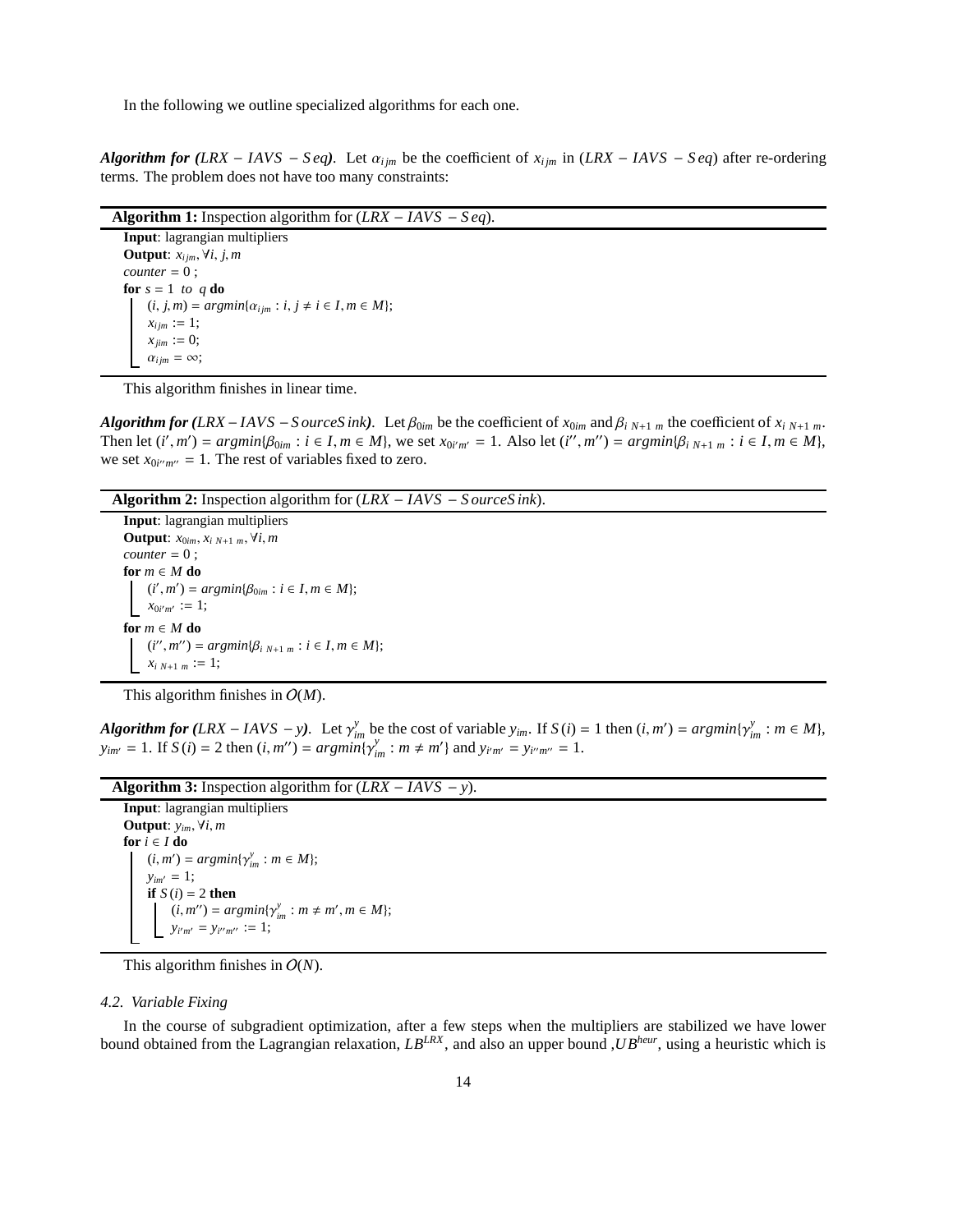described in the following.

Given the reduced cost of a binary variable *var*, if reduced cost  $RC^{var} > UB - LB$  the this variable will not take 1 in any optimal solution and we can remove its column from further computations and get a reduced problem.

We give priority to  $y_{im}$ ,  $\forall i \in I, m \in M$  variables for testing the possibility of elimination. Because, eliminating one *y*<sub>im</sub> implies reduction of all variables  $x_{ijm}$  and  $x_{jim}$   $\forall j \in I', m \in M$  which is quite significant and makes the problem size iteratively smaller and resolution becomes easier.

We perform this test whenever lower bound improves in the course of subgradient.

### *4.3. Primal Bound*

A heuristic algorithm is needed to exploit the information obtained from the LR model to produce high quality feasible solution while being computationally very viable. For every given solution to the LR the assignment of jobs to the machines are determined in (*LRX* − *IAVS* − *y*) while the sequencing part might not make a complete or even feasible solution.

The basic idea behind the heuristic is to do the following:

- accepting the assignment reported by (*LRX* − *IAVS* − *y*) and optimize for sequence by taking into account the tasks which need to be done in cooperation between two machines,
- optimizing for the assignment which inevitably will lead to a sequence optimization.

We employ a local search approach which tries to re-assign the jobs in a systematic way aiming at minimizing the makespan for every machine.

### *4.3.1. initial solution*

We start by distributing the jobs ( $\omega_i$ ,  $\forall i \in I$ ) between the machines in a way that the first tasks of all machines have  $a_i$  very close to each others. We follow the same pattern for all the tasks. Let  $A = \{1, 4, 7, 11, 15, 16, 17, 19, 21\}$ and  $M = 3$  then we distribute the jobs as following:

$$
\omega_1(a_1 = 1) \rightarrow \omega_4(a_4 = 11) \rightarrow \omega_7(a_7 = 17)
$$
  

$$
\omega_2(a_2 = 4) \rightarrow \omega_5(a_5 = 15) \rightarrow \omega_8(a_8 = 19)
$$
  

$$
\omega_3(a_3 = 7) \rightarrow \omega_6(a_6 = 16) \rightarrow \omega_9(a_9 = 21)
$$

Let assume that  $S(\omega_4) = S(\omega_8) = 2$  then the following pattern applies:

$$
\omega_1(a_1 = 1) \rightarrow \omega_4(a_4 = 11) \rightarrow \omega_6(a_6 = 16) \rightarrow \omega_8(a_8 = 19)
$$
  

$$
\omega_2(a_2 = 4) \rightarrow \omega_4(a_4 = 11) \rightarrow \omega_7(a_7 = 17) \rightarrow \omega_9(a_9 = 21)
$$
  

$$
\omega_3(a_3 = 7) \rightarrow \omega_5(a_5 = 15) \rightarrow \omega_8(a_8 = 19)
$$

where a duplicate of every job with size  $> 1$  is present in the representation. By doing so we are trying to distribute the jobs more equally such that the variance in the completion time of last task on machines is reduced.

### *4.3.2. neighborhood structure and move strategies*

We employ two kind of moves: *Temporal* and *Spatial*. In temporal moves, the sequence of performing tasks on the same machine is modified while in the spatial moves, a jobs will be assigned to different machine(s).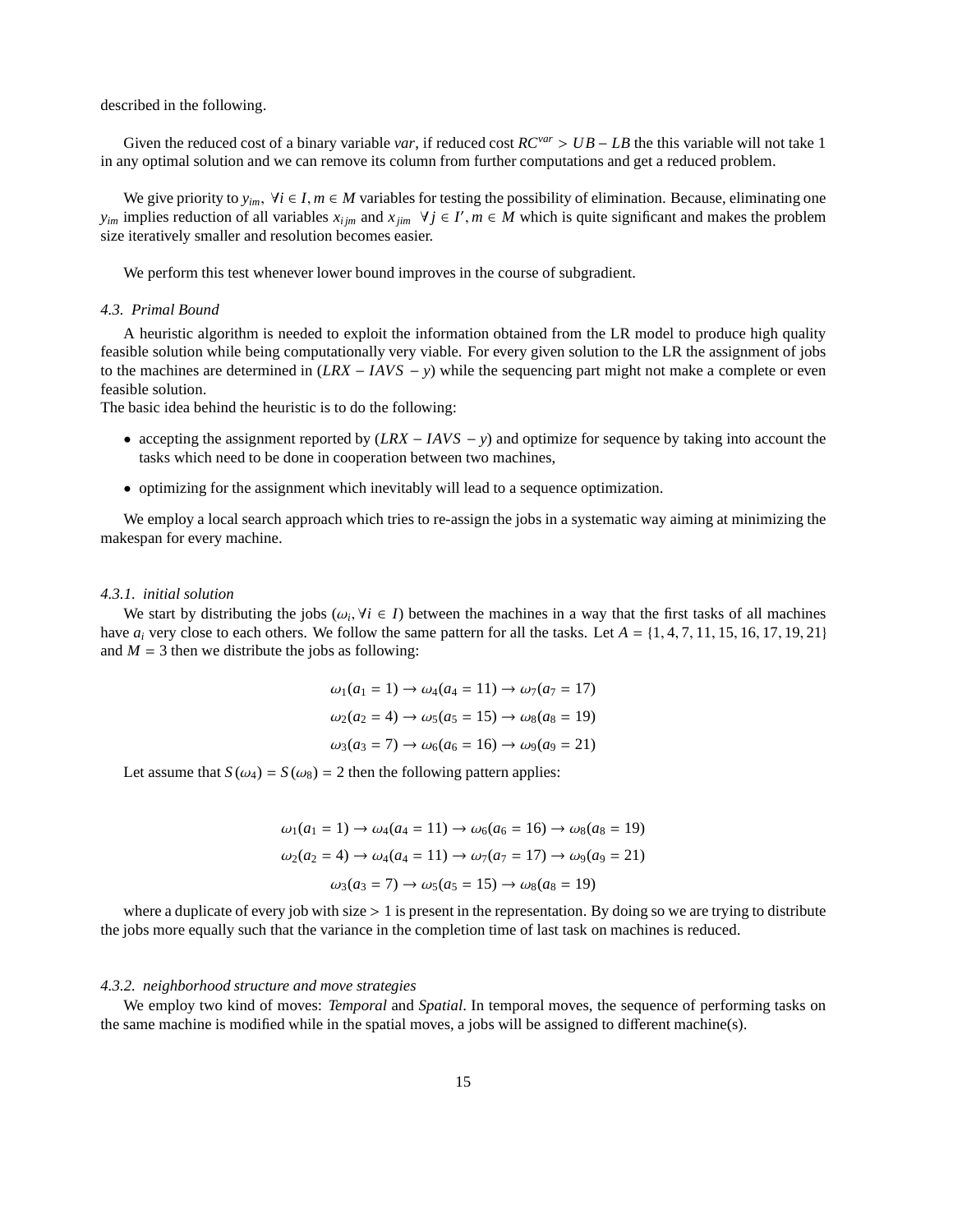*Temporal Move.* A temporal move is a move which transforms the current solution to another solution by putting forward or postponing a job by only one step, if feasible. That is, if job  $\omega_i$  is the *j*-th job on machine *m* then the temporal moves will result in a solution having  $\omega_i$  the  $(j-1)$ -th or  $(j+1)$ -th job on the same machine.

*Spatial Move.* A spatial move is a move which transforms the current solution to another solution by changing the machine to which it is assigned to. That is, if job  $\omega_j$  is the *j*-th job on machine *m* then the temporal moves will result in a solution having  $\omega_i$  the *j'*-th job on another machine  $m'$  (the choice of *j'* is rather biased towards a greedy approach) minimizing possible increase in the completion time of every machine.

*Search Strategy.* Our main emphasis is on distributing the jobs on machines such that the machines finish their final tasks very close to each other. This helps to avoid having a few machines of heavily loaded with long makespan and the rest being less occupied and significantly shorter makespans. In order to achieve this goal, we first must ensure that, given our neighborhood structure and a greedy search, there is no other sequence better than the current one which makes the makespan for the given machine shorter. This means we employ a two-level search. In the first level we only employ temporal moves for each machine in order to obtain high quality sequences, for a given assignment. We try to greedily re-sequence the jobs by finding the best place of each job starting from the firsts to the last one in the current solution. It must be noted that for the jobs with  $S(\omega_i) = 2$  any re-sequencing will result in the change of makespan in the collaborating machines. Therefore, except for the machines which are not cooperating at all with any other machine, the rest of machines are analyzed lexicographically to avoid any confusion. In the second phase, spatial moves are performed in which we start from the machines with the highest makespan and try to re-assign the tasks to another machines with less makespan and subsequent iterations of temporal moves is applied. Of course the issues related to the jobs with size 2 are taken into account.

*Tabu list.* We employ a tabu list which keeps track of the moves in the search space. A spatial or temporal move become forbidden for  $\eta^l$ ,  $\eta^m$  iterations, repeatedly. That is if a move has caused a jobs on machine *m* being postponed or put forward, then the reverse move will be forbidden for  $\eta^t$  iterations. This analogously applies to the spatial moves.

*Scape strategies.* The greedy approaches often are in the danger of trapping in local optima and facing a premature convergence. In order to avoid that, we incorporate some degree of randomness in our approach. In moving from one solution to a neighboring solution, we will accept even degrading solution if the value of  $e^{(-\frac{\Delta f}{\log iteration})}$  is bigger than  $\theta^{tr}$ and reject otherwise.

*Termination criteria.* The termination criteria is set to a total number of consecutive non-improving iterations.

### **5. Numerical results**

We have generated instances with perturbed data of Dublin Ferryport Terminal (DFT). Instances range from 10 to 400 jobs and number of deployed IAVs are in {1, 2, . . . , 6}. Through extensive experiments on instances of problem we observed that our heuristic is robust against changes in  $\eta^l$  and  $\eta^m$  and therefore we have fixed these two values to  $\eta^l = \eta^m = 10$ . The same applies to the choice of *t* in  $e^{(-\frac{\Delta f}{\log iteration})}$ . For  $\theta^l$ , the best value between {0, 0.2, 0.4, 0.6, 0.8, 1} is 0.8.

As for termination, we stop the search as soon as consecutive  $\frac{N}{M}$  unsuccessful iterations being observed.

The instances are generated based on the reality, however as mentioned earlier there is still a minimal level of perturbation due to some confidentialities. A part of this perturbation tries to linearly scale the time unit. That means, the time unit we employ here is not any of second, minute or hour, rather a linearly scaled one.

There are in general 16 drop-off/pick-up locations. The terminal yard is composed of 12 stacks —6 import and 6 export. For the sake of simplicity and avoiding excessive computational efforts, we have considered that every stack has only one drop-off/pick-up point along it. There is an area where the empties are stacked and there are three quay cranes which can be potentially used<sup>2</sup>.

<sup>&</sup>lt;sup>2</sup> instances are publicly available via the corresponding author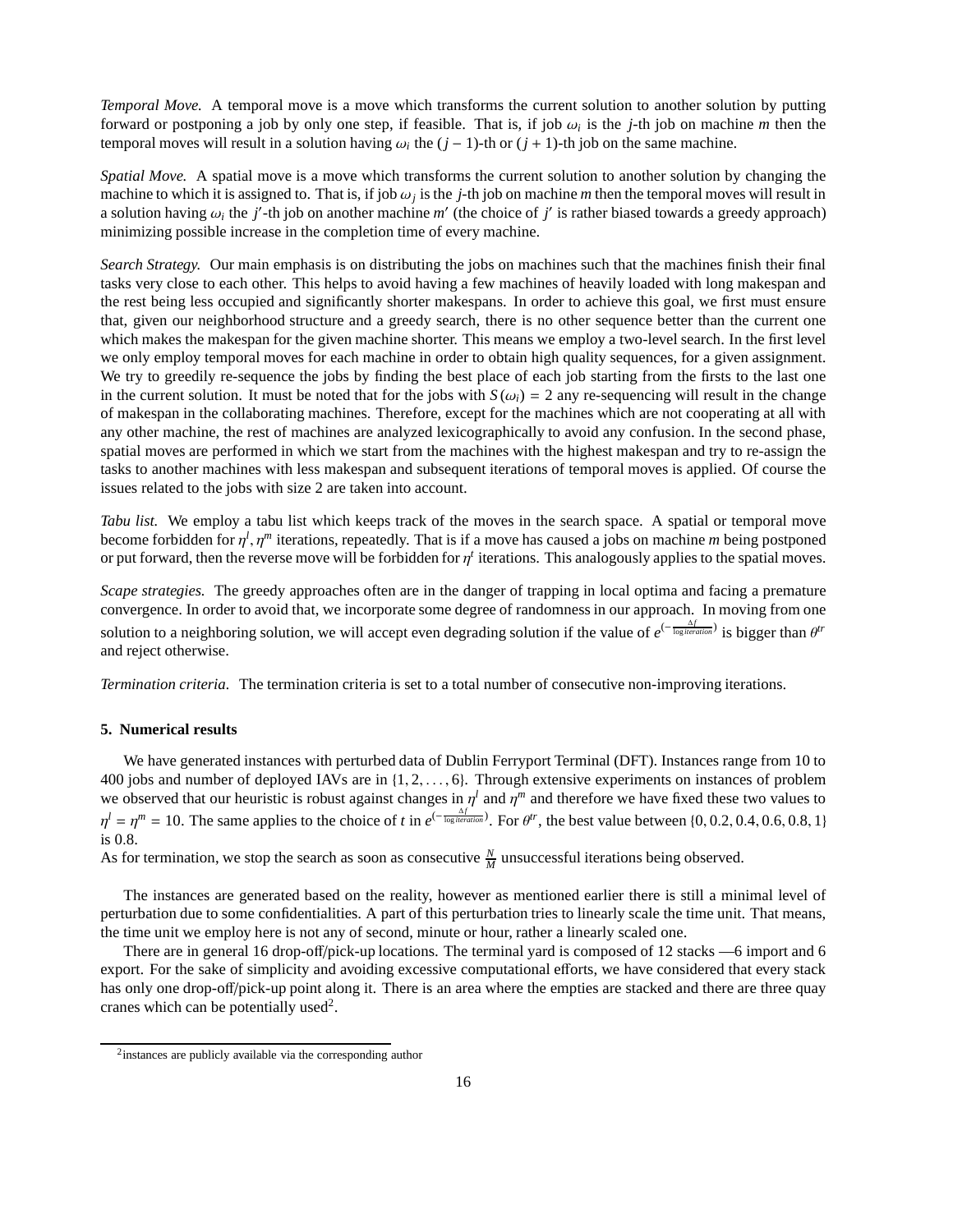All the numerical results has been carried out on an Intel(R) Core(TM)2 Duo CPU 2.93Ghz with 4.00 GB RAM.

In the following we first examine the effect of the tightening inequality and afterwards report the numerical experiment on instances of the problem.

#### *5.1. Inequalities*

In Table 1 we report the computational experiment carried out before and after adding the valid inequalities (25). The **bold** faced content represent the instances for which the added cut resulted in improve in performance whether CPLEX status or time-wise. The *italic* cases are those instances for which the added cut deteriorated performance of CPLEX in a way that optimality has been lost or the same solution quality has been obtained in longer computational time.

Instance names are written in format of *mX nY* where *X* is the number of machines and *Y* is the number of tasks. The instance sizes are only those which can be tackled by CPLEX on our machine.

A time limit of 1200 seconds and a maximum number of branch-and-bound node 500,000 has been set for this experiment. In the Table 1, Optimal stands for optimality, NodeLimFeas indicates that the solver terminated with node limit but a feasible solution has been found, NodeLimInfeas states that the node limit has been reached but no feasible solution detected and AbortTimeLim indicates that a time limit is reached without any feasible solution being found.

For instances such as *m*2 *n*8 the number of branch-and-bound nodes has been reduced by half million nodes. In fact, whenever an improvement has been observed the reduction in the tree size is impressive (by some hundred thousands nodes). There are of course cases where no improvement occurs or even the solver performance deteriorates. Instances of that are, for example, *m*4 *n*12 and *m*4 *n*16.

On larger instances, namely 60, 70, 80, 100, while CPLEX is unable to find any feasible solution, employing our valid inequality (25) helps CPLEX to find feasible solutions with good qualities. More precisely, the gap is always below 10 percent.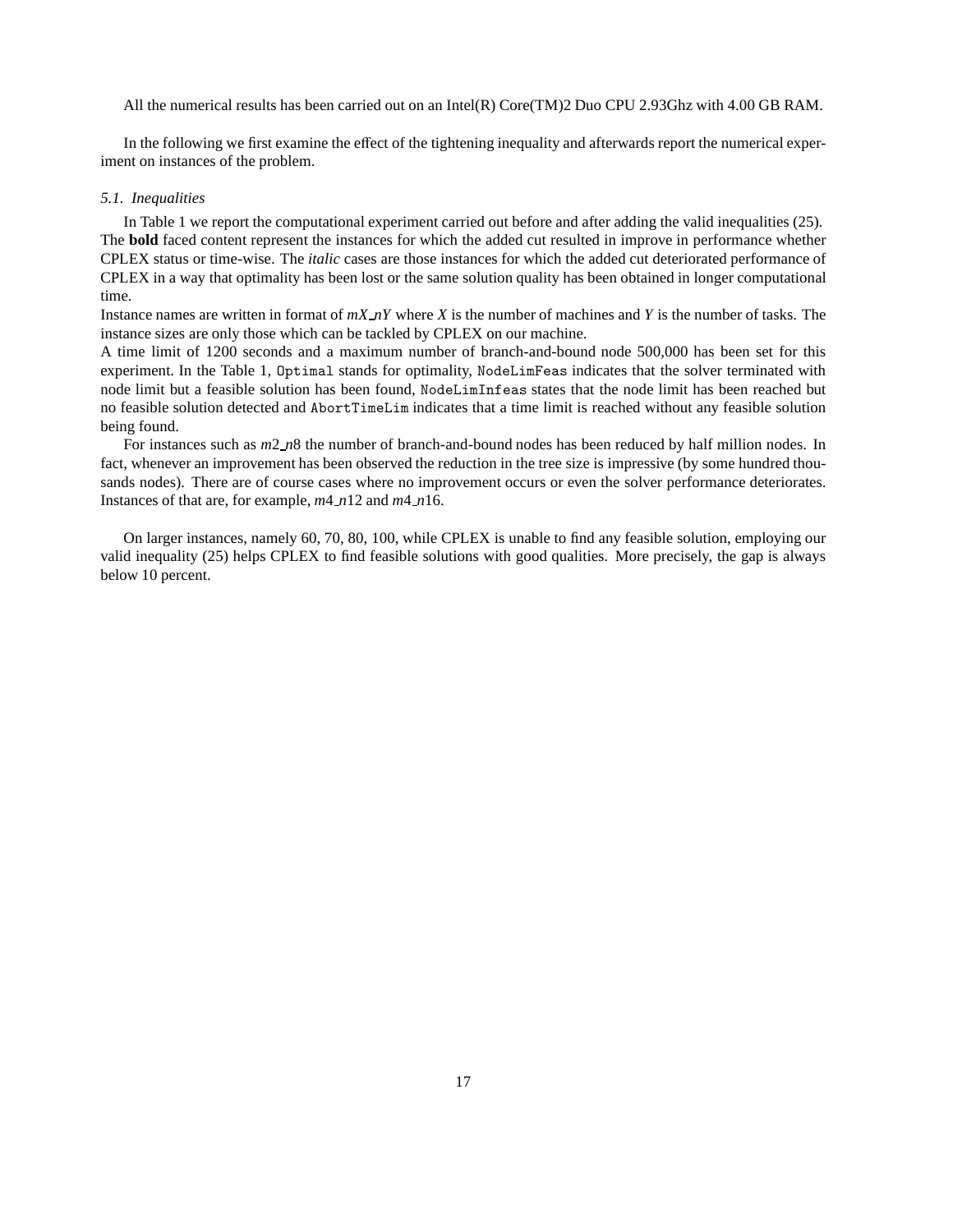| <b>Initial Model</b>           |                  |                          |                                |                                                 | Model with $(25)$                    |                    |                                          |                          |  |  |  |
|--------------------------------|------------------|--------------------------|--------------------------------|-------------------------------------------------|--------------------------------------|--------------------|------------------------------------------|--------------------------|--|--|--|
| Instance                       | nbNodes          | CpuTime                  | CplexStatus                    | <b>MIPRelativeGap</b>                           | nbNodes                              | CpuTime            | CplexStatus                              | <b>MIPRelativeGap</b>    |  |  |  |
| $m2_n4$                        | 541              | 0.34                     | Optimal                        | 0.00                                            | 60                                   | 0.09               | Optimal                                  | 0.00                     |  |  |  |
| $m2-n8$                        | 500001           | 118.00                   | NodeLimFeas                    | 18.11                                           | 5613                                 | 2.81               | Optimal                                  | 0.00                     |  |  |  |
| m2 n12                         | 500001           | 204.58                   | NodeLimFeas                    | 1.95                                            | 500002                               | 356.14             | NodeLimFeas                              | 10.91                    |  |  |  |
| m2 n16                         | $\mathbf{0}$     | 0.17                     | Optimal                        | 0.00                                            | 500001                               | 576.85             | <b>NodeLimFeas</b>                       | 23.06                    |  |  |  |
| $m2_n20$                       | 500002           | 424.68                   | NodeLimInfeas                  | $\overline{\phantom{a}}$                        | 500001                               | 602.24             | NodeLimInfeas                            | ÷.                       |  |  |  |
| m2_n24                         | 485382           | 1430.86                  | AbortTimeLim                   |                                                 | 500002                               | 1190.63            | <b>NodeLimFeas</b>                       | 17.63                    |  |  |  |
| m2_n28                         | $\mathbf{0}$     | 0.64                     | Optimal                        | 0.00                                            | 500001                               | 1241.77            | NodeLimFeas                              | 58.92                    |  |  |  |
| $m2_n32$                       | 379179           | 1427.03                  | AbortTimeLim                   | ÷,                                              | 388520                               | 1411.86            | AbortTimeLim                             | $\overline{\phantom{a}}$ |  |  |  |
| m2_n36                         | 277723           | 1406.96                  | AbortTimeLim                   |                                                 | 373301                               | 1435.74            | AbortTimeLim                             |                          |  |  |  |
| m2 n40                         | 379774           | 1385.73                  | AbortTimeLim                   | ÷,                                              | $\bf{0}$                             | 1.45               | Optimal                                  | 0.00                     |  |  |  |
| $m2_n50$                       | 186465           | 1430.03                  | AbortTimeLim                   | $\overline{\phantom{a}}$                        | $\mathbf{0}$                         | 2.93               | Optimal                                  | 0.00                     |  |  |  |
| $m2_n60$                       | 500001           | 1865.13                  | NodeLimInfeas                  |                                                 | 500001                               | 1836.03            | <b>NodeLimFeas</b>                       | 33.00                    |  |  |  |
| m2_n80                         | 500001           | 1867.12                  | NodeLimInfeas                  | ÷.                                              | 500001                               | 2010.20            | <b>NodeLimFeas</b>                       | 24.00                    |  |  |  |
| $m2_n100$                      | 500001           | 2556.10                  | NodeLimInfeas                  | ÷,                                              | 500001                               | 2785.94            | <b>NodeLimFeas</b>                       | 29.00                    |  |  |  |
| m3 n4                          | 671              | 0.50                     | Optimal                        | 0.00                                            | 20                                   | 0.25               | Optimal                                  | 0.00                     |  |  |  |
| $m3$ $n8$                      | $\mathbf{0}$     | 0.22                     | Optimal                        | 0.00                                            | $\boldsymbol{0}$                     | 0.08               | Optimal                                  | 0.00                     |  |  |  |
| m3_n12                         | 500001           | 518.22                   | NodeLimFeas                    | 20.69                                           | 63367                                | 51.39              | Optimal                                  | 0.00                     |  |  |  |
| m3 n16                         | 500001           | 966.22                   | NodeLimFeas                    | 0.30                                            | 500002                               | 772.81             | NodeLimFeas                              | 45.51                    |  |  |  |
| $m3_n20$                       | $\mathbf{0}$     | 0.81                     | Optimal                        | 0.00                                            | $\boldsymbol{0}$                     | 0.76               | Optimal                                  | 0.00                     |  |  |  |
| m3 n24                         | 500002           | 1360.42                  | NodeLimFeas                    | 18.08                                           | 500002                               | 1337.47            | NodeLimFeas                              | 19.60                    |  |  |  |
| m3 n28                         | 509              | 3.96                     | Optimal                        | 0.00                                            | 500001                               | 1177.17            | <b>NodeLimFeas</b>                       | 0.20                     |  |  |  |
| m3 n32                         | 0                | 1.28                     | Optimal                        | 0.00                                            | $\boldsymbol{0}$                     | 1.40               | Optimal                                  | 0.00                     |  |  |  |
| m3 n36                         | 9671             | 42.93                    | Optimal                        | 0.00                                            | 482                                  | 9.67               | Optimal                                  | 0.00                     |  |  |  |
| $m3_n40$                       | $\mathbf{0}$     | 2.17                     | Optimal                        | 0.00                                            | $\boldsymbol{0}$                     | 2.78               | Optimal                                  | 0.00                     |  |  |  |
| m3 n50                         | 112378           | 1412.29                  | AbortTimeLim                   | $\overline{\phantom{a}}$                        | $\boldsymbol{0}$                     | 3.85               | Optimal                                  | 0.00                     |  |  |  |
| m <sub>3</sub> n <sub>60</sub> | 500001           | 1972.34                  | NodeLimInfeas                  | $\blacksquare$                                  | 500001                               |                    | <b>NodeLimFeas</b>                       | 16.00                    |  |  |  |
| m3_n80                         | 500001           | 2228.63                  | NodeLimInfeas                  | ÷,                                              | 500001                               |                    | <b>NodeLimFeas</b>                       | 24.00                    |  |  |  |
| $m3_n100$                      | 500001           | 2882.55                  | NodeLimInfeas                  | $\overline{\phantom{a}}$                        | 500001                               |                    | <b>NodeLimFeas</b>                       | 12.00                    |  |  |  |
| $m4_n4$                        | 42               | 0.31                     | Optimal                        | 0.00                                            | 97                                   | 1.11               | Optimal                                  | 0.00                     |  |  |  |
| $m4$ $n8$                      | 238              | 0.33                     | Optimal                        | 0.00                                            | 75                                   | 0.41               | Optimal                                  | 0.00                     |  |  |  |
| m4 n12                         | $\mathbf{0}$     | 0.41                     | Optimal                        | 0.00                                            | 500001                               | 698.87             | <b>NodeLimFeas</b>                       | 9.93                     |  |  |  |
| m4 n16                         | $\boldsymbol{0}$ | 0.48                     | Optimal                        | 0.00                                            | 500001                               | 885.35             | NodeLimFeas                              | 66.08                    |  |  |  |
| m4 n20                         | $\boldsymbol{0}$ | 0.78                     | Optimal                        | 0.00                                            | $\boldsymbol{0}$                     | 0.70               | Optimal                                  | 0.00                     |  |  |  |
| m4 n24                         | $\boldsymbol{0}$ | 1.95                     | Optimal                        | 0.00                                            | $\boldsymbol{0}$                     | 1.39               | Optimal                                  | 0.00                     |  |  |  |
| m4 n28                         | $\boldsymbol{0}$ | 2.56                     | Optimal                        | 0.00                                            | 86060                                | 274.09             | Optimal                                  | 0.00                     |  |  |  |
| m4 n32                         | 0                | 2.23                     | Optimal                        | 0.00                                            | 3                                    | 3.76               | Optimal                                  | 0.00                     |  |  |  |
| m4 n36                         | 545              | 22.59                    | Optimal                        | 0.00                                            | 2847                                 | 37.92              | Optimal                                  | 0.00                     |  |  |  |
| m4 n40                         | 106152           | 1413.60                  | AbortTimeLim                   | 3.52                                            | $\mathbf{0}$                         | 4.77               | Optimal                                  | 0.00                     |  |  |  |
| m4 n50                         | 140954           | 1403.62                  | AbortTimeLim                   | ÷,                                              | $\mathbf{0}$                         | 9.20               | Optimal                                  | 0.00                     |  |  |  |
| m4_n60                         | 500001           | 1800.58                  | NodeLimInfeas                  | ä,                                              | 500001                               | 1777.01            | <b>NodeLimFeas</b>                       | 10.00                    |  |  |  |
| m4 n80                         | 500001           | 2206.94                  | NodeLimInfeas                  | $\blacksquare$                                  | 500001                               | 1866.89            | <b>NodeLimFeas</b>                       | 35.00                    |  |  |  |
| $m4_n100$                      | 500001           | 2602.40                  | NodeLimInfeas                  | $\overline{\phantom{a}}$                        | 500001                               | 2893.39            | <b>NodeLimFeas</b>                       | 38.00                    |  |  |  |
| m5 n4                          | 31               | 0.36                     | Optimal                        | 0.00                                            | 37                                   | 0.25               | Optimal                                  | 0.00                     |  |  |  |
| m5m8                           | 538              | 1.51                     | Optimal                        | 0.00                                            | 61                                   | 0.51               | Optimal                                  | 0.00                     |  |  |  |
| $m5_m12$                       | 0                | 0.39                     | Optimal                        | 0.00                                            | 3061                                 | 9.67               | Optimal                                  | 0.00                     |  |  |  |
| $m5$ $n16$                     | 21162            | 52.18                    | Optimal                        | 0.00                                            | 500001                               | 756.45             | <b>NodeLimFeas</b>                       | 14.76                    |  |  |  |
| m5 n20                         | 12626            | 52.01                    | Optimal                        | 0.00                                            | $\bf{0}$                             | 1.26               | Optimal                                  | 0.00                     |  |  |  |
| m5_n24                         | 0                | 2.89                     | Optimal                        | 0.00                                            | $\boldsymbol{0}$                     | 2.18               | Optimal                                  | 0.00                     |  |  |  |
| $m5$ $n28$                     | 488              | 6.43                     | Optimal                        | 0.00                                            | 482                                  | 7.77               | Optimal                                  | 0.00                     |  |  |  |
| m5 n32                         |                  | $\overline{\phantom{0}}$ | $\bar{\phantom{a}}$            | 0.00                                            | 497                                  | 19.84              | Optimal                                  | 0.00                     |  |  |  |
| m5 n36                         | $\bf{0}$         | 6.07                     | Optimal                        | 0.00                                            | 0                                    | 4.74               | Optimal                                  | 0.00                     |  |  |  |
| m5 n40                         | $\boldsymbol{0}$ | 9.03                     | Optimal                        | 0.00                                            | $\boldsymbol{0}$                     | 6.13               | Optimal                                  | 0.00                     |  |  |  |
| m5 n50                         | 82710            | 1446.27                  | AbortTimeLim                   | 0.00                                            | $\boldsymbol{0}$                     | 35.12              | Optimal                                  | 0.00                     |  |  |  |
| m5 n60                         | 500001<br>500001 | 1668.49<br>2119.25       | NodeLimInfeas<br>NodeLimInfeas | $\overline{\phantom{a}}$<br>$\bar{\phantom{a}}$ | 500001<br>500001                     | 1516.95<br>2190.70 | <b>NodeLimFeas</b><br><b>NodeLimFeas</b> | 36.00<br>17.00           |  |  |  |
| m5 n80<br>$m5_n100$            | 500001           | 2675.28                  | NodeLimInfeas                  |                                                 | 500001                               | 2410.12            | <b>NodeLimFeas</b>                       | 10.00                    |  |  |  |
|                                |                  |                          |                                |                                                 |                                      |                    |                                          |                          |  |  |  |
| m6_n8                          | 156              | 0.59                     | Optimal                        | 0.00                                            | 18                                   | 0.36               | Optimal                                  | 0.00                     |  |  |  |
| m6 n4                          | 39               | 0.19                     | Optimal                        | 0.00                                            | $\boldsymbol{0}$                     | 0.11               | Optimal                                  | 0.00                     |  |  |  |
| m6 n12                         | 359              | 1.65                     | Optimal                        | 0.00                                            | $\boldsymbol{0}$                     | 0.45               | Optimal                                  | 0.00                     |  |  |  |
| m6 n16                         | 0                | 0.80                     | Optimal                        | 0.00                                            | $\boldsymbol{0}$                     | 1.45               | Optimal                                  | 0.00                     |  |  |  |
| m6 n20                         | $\boldsymbol{0}$ | 1.09                     | Optimal                        | 0.00                                            | 18<br>339680                         | 2.79               | Optimal                                  | 0.00                     |  |  |  |
| m6 n24                         | 9689             | 46.27                    | Optimal                        | 0.00                                            |                                      | 1324.03            | Optimal                                  | 0.00                     |  |  |  |
| m6 n28                         | $\boldsymbol{0}$ | 3.14                     | Optimal                        | 0.00                                            | 0                                    | 4.85               | Optimal                                  | 0.00                     |  |  |  |
| m6 n32                         | 46305            | 421.70                   | Optimal                        | 0.00                                            | 220828                               | 1523.63            | <b>AbortTimeLim</b>                      | 0.07                     |  |  |  |
| m6 n36                         | 123198           | 1439.56                  | AbortTimeLim<br>AbortTimeLim   | ÷,                                              | $\boldsymbol{0}$                     | 7.58               | Optimal                                  | 0.00                     |  |  |  |
| m6 n40                         | 141421           | 1410.61                  |                                | ۰                                               | $\boldsymbol{0}$<br>$\boldsymbol{0}$ | 8.97               | Optimal                                  | 0.00                     |  |  |  |
| m6 n50                         | 10633            | 1515.78                  | AbortTimeLim                   | $\blacksquare$<br>÷,                            | 500001                               | 23.21              | Optimal<br><b>NodeLimFeas</b>            | $0.00\,$                 |  |  |  |
| m6_n60<br>m6 n80               | 500001<br>500001 | 1914.72<br>2136.14       | NodeLimInfeas<br>NodeLimInfeas |                                                 | 500001                               | 1535.65<br>1842.02 | <b>NodeLimFeas</b>                       | 22.00<br>32.00           |  |  |  |
| m6 n100                        | 500001           | 2720.65                  | NodeLimInfeas                  | $\overline{\phantom{a}}$                        | 500001                               | 2882.80            | <b>NodeLimFeas</b>                       | 40.00                    |  |  |  |
|                                |                  |                          |                                |                                                 |                                      |                    |                                          |                          |  |  |  |

Table 1: Effect of valid inequalities (25) on the performance of CPLEX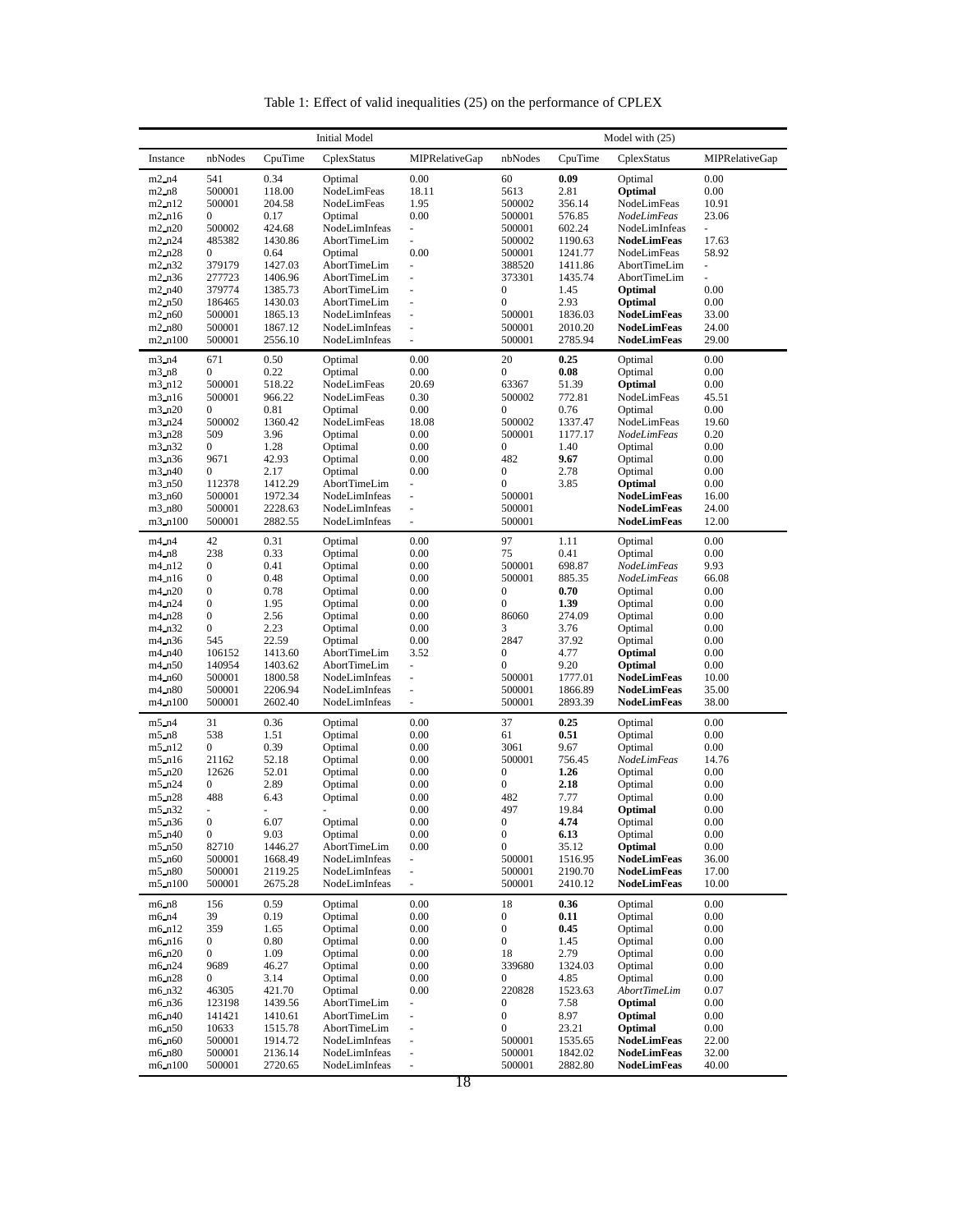As shown in table, as the instance size grows the cut becomes more effective in improving the quality of solution obtainer by CPLEX.

### *5.2. lagrangian relaxation vs. local search*

As mentioned earlier, the instances are generated based on real data of the case study.

The Dublin Ferryport Terminal (DFT) is a rather small terminal and Dublin port is mostly a non-transhipment port. The terminal authority is going to deploy 2-6 IAVs inside the terminal.

In our generated instances, 2-TEU (i.e. 1-FFE) container comprise 60% of the total discharged/uploaded containers for every vessel call. As a result we know a priori that it is less likely that duplicating the number of IAVs will proportionably reduce the makespan.

we use the well-known subgradient algorithm to solve our lagrangian problem and every 10 iterations we invoke the heuristic algorithm to obtain a primal bound. The algorithm terminates when the average subgradient size drops below certain threshold depending on the size of instance or when there has not been any improvement in last 20 iterations even after adjusting the step size of subgradient. The big-M constraints are modeled by the concept of indicators in CPLEX to avoid numerical instability in the case that the big-M constraints are not removed at the preprocessing phase of CPLEX.

The variable fixing is applied procedure is invoked every 5 iterations if there has been any improvement in either bounds.

From the Table 2, the values are chosen as *N* ∈ {20, 30, 40, 50, 100, 150, 200, 250, 300, 350, 400} and *M* ∈ {2, 3, 4, 5, 6}. The first column of table represent values of *m*, while the second report *n*. The computational time spent in LR resolution is reported in the next column which is followed by the column representing the number of subgradient iterations. We then report the computational time required for the heuristic algorithm in the next column. The following column reports the gap between the best solution of heuristic and the LR bound. Finally, the last column reports the best-found makespan.

Due to the numerical difficulties in solving MIPs in LR, the number of iterations are fairly small, except in cases where LR problem of instance looks rather easy. The computational time ranges from approx. 35 second to approx. 14,902. This time includes the time used in for heuristic search during the search. Nevertheless, the computational time of heuristic is very small when compared to the total LR iterations CPU time.

The gap between the heuristic and the LR bound are practically acceptable for this application for confirming the quality of solutions. The maximum average gap is 16.72 which is quite acceptable.

While the increase in the makespan is not linear with the number of tasks, decrease in the length of makespan is not proportional to the size of fleet of IAVs, either. This is justified by the fact that most of the discharged containers actually lead to cooperation between IAVs which in turn results in significant waiting time which is spent for IAVs waiting for each other to start a task.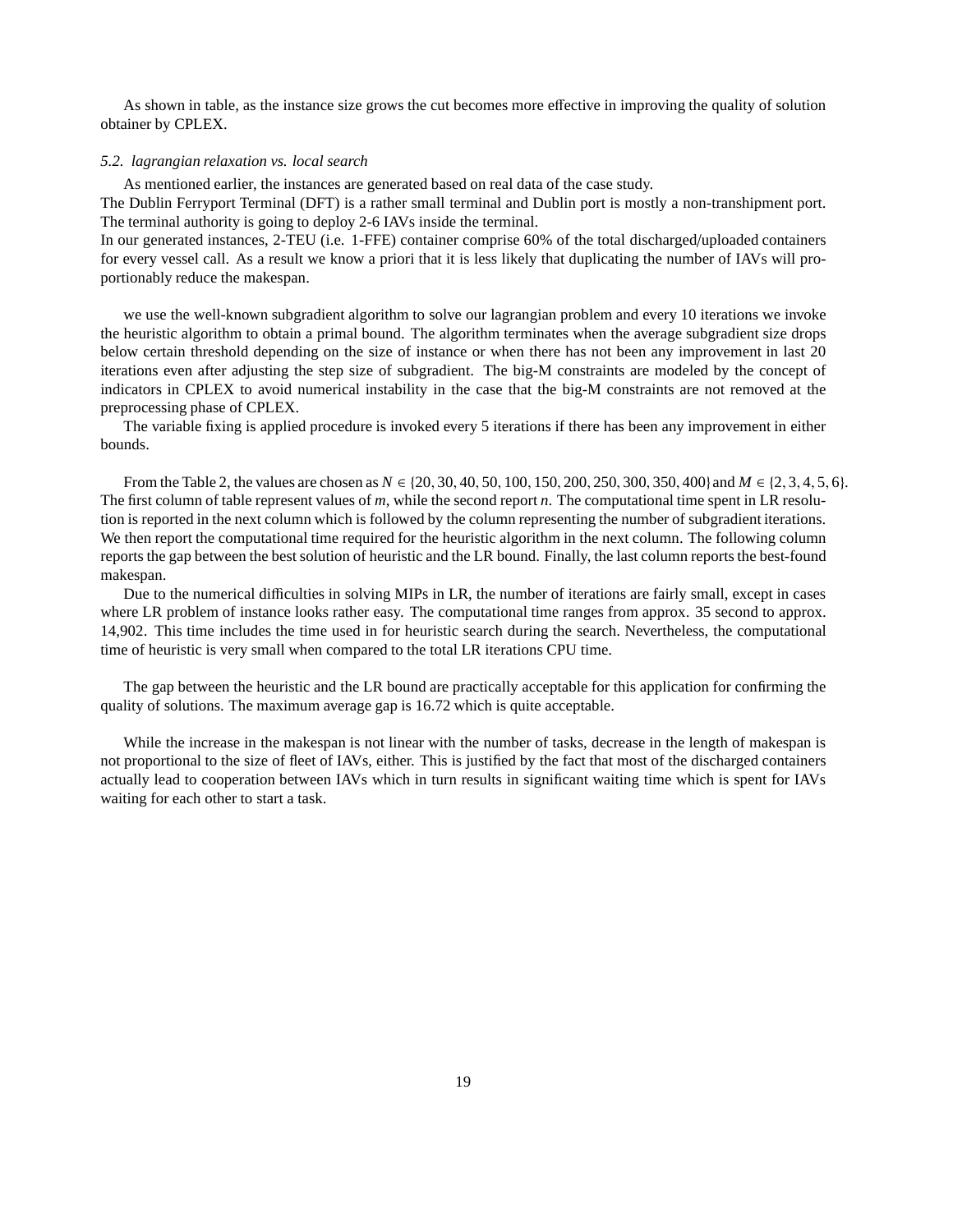| M              | N      | Lagrangian Relaxation |             | Local Search |            | makespan  | M    | N    | Lagrangian Relaxation |             | Local Search |            | makespan  |
|----------------|--------|-----------------------|-------------|--------------|------------|-----------|------|------|-----------------------|-------------|--------------|------------|-----------|
|                |        | Time (sec.)           | # iteration | Time (sec.)  | $GAP(\% )$ |           |      |      | Time (sec.)           | # iteration | Time (sec.)  | $GAP(\% )$ |           |
| $\overline{2}$ | 20     | 208.53                | 81          | 21.19        | 28.72      | 134.40    | 5    | 20   | 751.29                | 71          | 13.81        | 2.93       | 99.48     |
|                | 30     | 441.13                | 36          | 18.58        | 13.86      | 393.71    |      | 30   | 234.07                | 47          | 17.22        | 5.96       | 272.42    |
|                | 40     | 132.90                | 49          | 13.14        | 16.50      | 815.27    |      | 40   | 185.25                | 33          | 13.82        | 2.50       | 564.10    |
|                | 50     | 758.25                | 35          | 48.20        | 8.34       | 2409.73   |      | 50   | 420.68                | 84          | 48.30        | 28.18      | 1587.21   |
|                | 100    | 820.60                | 46          | 78.97        | 25.54      | 6384.74   |      | 100  | 3812.05               | 37          | 17.00        | 8.24       | 4448.04   |
|                | 150    | 35.95                 | 59          | 208.29       | 6.59       | 11680.89  |      | 150  | 6303.94               | 14          | 450.62       | 26.58      | 8646.29   |
|                | 200    | 95.29                 | $77\,$      | 28.47        | 29.00      | 26687.28  |      | 200  | 9316.84               | 46          | 586.58       | 18.31      | 17261.11  |
|                | 250    | 1053.25               | 42          | 321.45       | 27.05      | 64034.56  |      | 250  | 11517.96              | 21          | 29.96        | 23.09      | 42228.12  |
|                | 300    | 3460.36               | 52          | 111.83       | 10.17      | 127765.75 |      | 300  | 11587.74              | 83          | 515.69       | 0.87       | 89414.73  |
|                | 350    | 4676.58               | 82          | 525.20       | 0.75       | 227634.73 |      | 350  | 901.47                | 81          | 74.06        | 2.34       | 147232.25 |
|                | 400    | 4988.63               | 53          | 60.46        | 3.01       | 439510.88 |      | 400  | 8413.12               | 27          | 126.56       | 11.35      | 325677.56 |
| avg.           |        |                       |             |              | 15.41      |           |      | avg. |                       |             |              |            | 11.85     |
| $\mathfrak{Z}$ | 20     | 515.30                | 16          | 39.70        | 15.36      | 123.20    | 6    | 20   | 145.11                | 14          | 22.99        | 10.53      | 87.88     |
|                | 30     | 879.88                | 19          | 88.01        | 28.97      | 301.85    |      | 30   | 716.34                | 20          | 71.37        | 19.81      | 248.81    |
|                | 40     | 816.33                | 24          | 18.68        | 9.83       | 625.04    |      | 40   | 234.54                | 35          | 32.51        | 5.72       | 515.21    |
|                | 50     | 593.26                | 64          | 79.13        | 6.34       | 2088.44   |      | 50   | 1015.63               | 67          | 18.36        | 7.60       | 1449.65   |
|                | 100    | 2596.86               | 41          | 235.69       | 17.26      | 5852.68   |      | 100  | 1262.78               | 89          | 95.09        | 28.76      | 3929.10   |
|                | 150    | 3837.04               | 99          | 84.63        | 15.58      | 10707.48  |      | 150  | 456.43                | 48          | 109.62       | 12.46      | 7896.95   |
|                | 200    | 2087.99               | 97          | 198.90       | 12.27      | 19125.88  |      | 200  | 2706.71               | 64          | 124.87       | 10.64      | 15247.31  |
|                | 250    | 2135.31               | 46          | 506.60       | 23.82      | 52294.89  |      | 250  | 953.77                | 74          | 72.62        | 15.74      | 38568.35  |
|                | 300    | 1911.92               | 89          | 528.74       | 13.15      | 110730.31 |      | 300  | 7798.86               | 95          | 407.25       | 29.48      | 81665.45  |
|                | 350    | 5167.25               | 46          | 475.29       | 27.63      | 163138.22 |      | 350  | 3987.62               | 36          | 658.41       | 12.00      | 130055.15 |
|                | 400    | 10404.03              | 41          | 1124.90      | 13.74      | 380909.43 |      | 400  | 7273.53               | 41          | 881.28       | 14.02      | 287681.85 |
| avg.           |        |                       |             |              | 16.72      |           | avg. |      |                       |             |              | 15.16      |           |
| $\overline{4}$ | $20\,$ | 98.01                 | 53          | 32.01        | 0.09       | 104.72    |      |      |                       |             |              |            |           |
|                | 30     | 170.59                | $24\,$      | 34.22        | 8.79       | 286.76    |      |      |                       |             |              |            |           |
|                | 40     | 1263.83               | 35          | 138.95       | 7.94       | 593.79    |      |      |                       |             |              |            |           |
|                | 50     | 249.93                | 40          | 150.46       | 25.30      | 1670.75   |      |      |                       |             |              |            |           |
|                | 100    | 2215.72               | 41          | 238.49       | 11.34      | 4682.14   |      |      |                       |             |              |            |           |
|                | 150    | 3515.87               | 42          | 165.68       | 9.55       | 9101.36   |      |      |                       |             |              |            |           |
|                | 200    | 2766.83               | $60\,$      | 186.66       | 9.84       | 18169.59  |      |      |                       |             |              |            |           |
|                | 250    | 984.18                | 69          | 54.35        | 15.73      | 49680.15  |      |      |                       |             |              |            |           |
|                | 300    | 9476.48               | 67          | 192.11       | 1.39       | 94120.77  |      |      |                       |             |              |            |           |
|                | 350    | 7519.82               | 36          | 836.61       | 25.16      | 154981.31 |      |      |                       |             |              |            |           |
|                | 400    | 14902.79              | 46          | 1184.40      | 6.35       | 361863.96 |      |      |                       |             |              |            |           |
| avg.           |        |                       |             |              | 11.04      |           |      |      |                       |             |              |            |           |

Table 2: Numerical results: Lagrangian decomposition performance.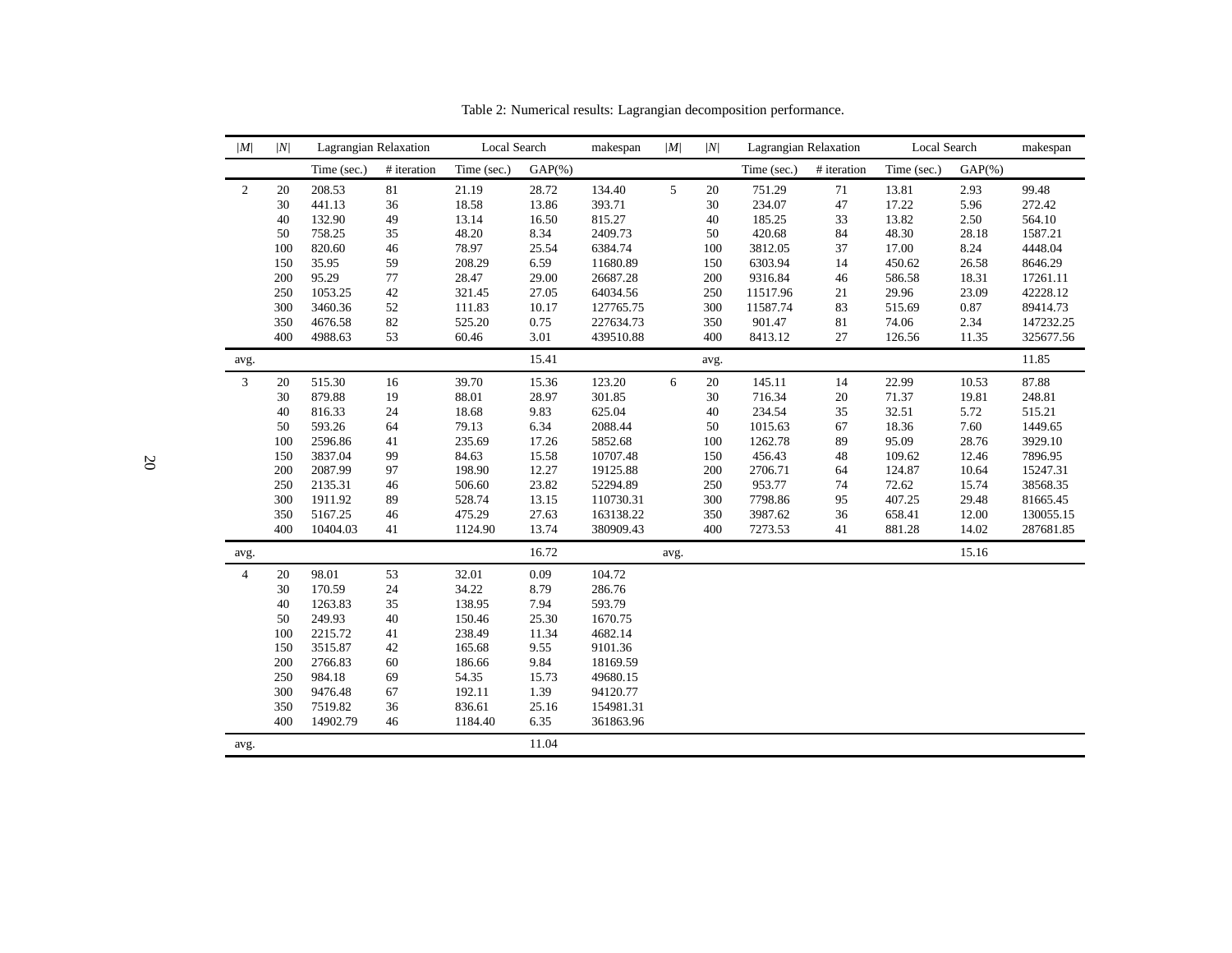### *5.3. Comparison with the current practice of port*

The current practice of port is comprised of a fleet of man-driven shunters each of which will transport a 1-TEU or 1-FFE containers. A precise performance comparison between current practice and the IAV-based logistics is not very straightforward as a fair comparison is rather difficult. That is, comparing an output of a deterministic model with the real practice including the stochasticity and failure etc might not be fair.

However, our discrete event simulation of the terminal by collecting the parameters from the field ensures an up to 11 percent reduction in the size of makespan.

#### **6. Summary, conclusion and outlook to future works**

An effective use of the emerging technologies is realized through optimization and simulation of environment over which they are operating. IAVs developed in the framework if InTraDE are expected to be deployed in some of the smaller container terminal in North-West Europe. The autonomy and intelligence of IAVs is promoting their applications in different environment, container terminals as the most important one.

We corrected the infeasibility and extended the model in Ng et al  $(2007)$  to accommodate cases where a 1-FFE container needs to be carried by two IAVs. Once IAV arrives at a crane to pick-up a container of more than 1-TEU size, it has to wait for another partner IAV to arrive and pair and do the pick-up jointly. We then developed a lagrangian decomposition to solve instance of a case-study of Dublin. The numerical results confirm the efficiency of our method and quality of the solutions.

The IAVs work in three conditions: 1) fully-functional, 2) degraded and 3) faulty. In the fully functional case, the speed is the desired speed and every thing is in order. In the degraded condition, perhaps part of the system (system comprised of 4 independent wheels and several independent sensors) has been failed but still the system is able to complete the jobs with less performance and in the later case IAVs have to stop operations when it is faulty. In the future, we will take into account this features and extend the model to accommodate this case. Of course studies on improving we the mathematical model is of major importance and effective solution approaches deserve particular attentions.

### **7. Acknowledgement**

This work has been supported by the European Commission in the framework of Intelligent Transportation for Dynamic Environment (InTraDe).

### **8. Bibliography**

Bahiense L, Maculan N, Sagastizábal CA (2002) The volume algorithm revisited: relation with bundle methods. Math Program 94(1):41-69 Barahona F, Anbil R (2000) The volume algorithm: producing primal solutions with a subgradient method. Mathematical Programming 87(3):385– 399

Bish E (2003) A multiple-crane-constrained scheduling problem in a container terminal. European Journal of Operational Research 144(1):83–107 Bish E, Leong T, Li C, Ng J, Simchi-Levi D (2001) Analysis of a new vehicle scheduling and location problem. Naval Research Logistics (NRL) 48(5):363–385

Bish E, Chen F, Leong Y, Nelson B, Ng J, Simchi-Levi D (2005) Dispatching vehicles in a mega container terminal. OR Spectrum 27(4):491–506 Cao J, Lee D, Chen J, Shi Q (2010) The integrated yard truck and yard crane scheduling problem: Benders' decomposition-based methods. Transportation Research Part E: Logistics and Transportation Review 46(3):344–353

Chen L, Bostel N, Dejax P, Cai J, Xi L (2007) A tabu search algorithm for the integrated scheduling problem of container handling systems in a maritime terminal. European Journal of Operational Research 181(1):40–58

Fisher ML (1981) The lagrangian relaxation method for solving integer programming problems. Management Science 27(1):1–18

Fisher ML (2004) The lagrangian relaxation method for solving integer programming problems. Management Science 50(12):1861–1871 Grunow M, Günther H, Lehmann M (2004) Dispatching multi-load agvs in highly automated seaport container terminals. OR Spectrum 26(2):211-

Grunow M, Günther H, Lehmann M (2007) Strategies for dispatching agvs at automated seaport container terminals. Container Terminals and Cargo Systems pp 155–178

Guignard M (2003) Lagrangian relaxation. TOP 11(2):151–228

Hartmann S (2004) A general framework for scheduling equipment and manpower at container terminals. OR Spectrum 26(1):51–74 Held M, Karp R (1971) The traveling-salesman problem and minimum spanning trees: Part II. Mathematical Programming 1(1):6–25

<sup>235</sup>